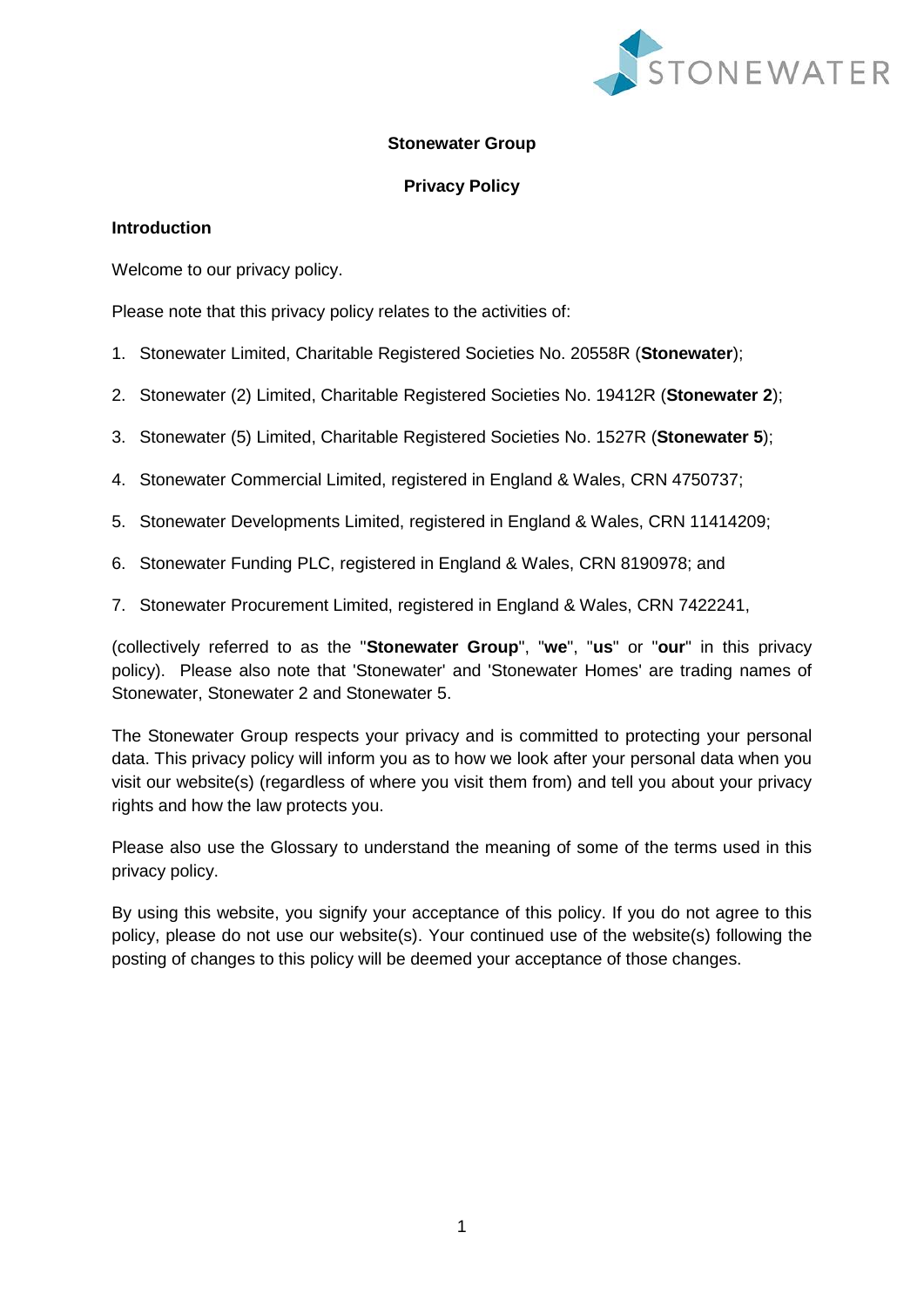

#### **1. Important information and who we are**

### **Purpose of this privacy policy**

This privacy policy aims to give you information on how the Stonewater Group collects and processes your personal data through:

- a. your use of this website, including any data you may provide through this website when you enquire about our services and access of the Customer Hubb;
- b. provision of housing to you as an existing customer;
- c. applying for supported housing or a Stonewater Group home;
- d. applying to be a board or committee member; and/or
- e. applying for a position at the Stonewater Group.

It is important that you read this privacy policy together with any other privacy policy or fair processing policy we may provide on specific occasions when we are collecting or processing personal data about you so that you are fully aware of how and why we are using your data. This privacy policy supplements other notices and privacy policies and is not intended to override them.

### **Controller**

This privacy policy is issued on behalf of the Stonewater Group so when we mention Stonewater Group, "**we**", "**us**" or "**our**" in this privacy policy, we are referring to the relevant company in the Stonewater Group responsible for processing your data.

We will let you know which entity will be the controller for your data when you purchase a product or service with us. Stonewater is generally the controller in respect of all data and is the controller and responsible for this website. Other companies in the Stonewater Group generally process data held by Stonewater as controller.

We have appointed a data protection officer (**DPO**) who is responsible for overseeing questions in relation to this privacy policy. If you have any questions about this privacy policy, including any requests to exercise your legal rights, please contact us using the details set out below.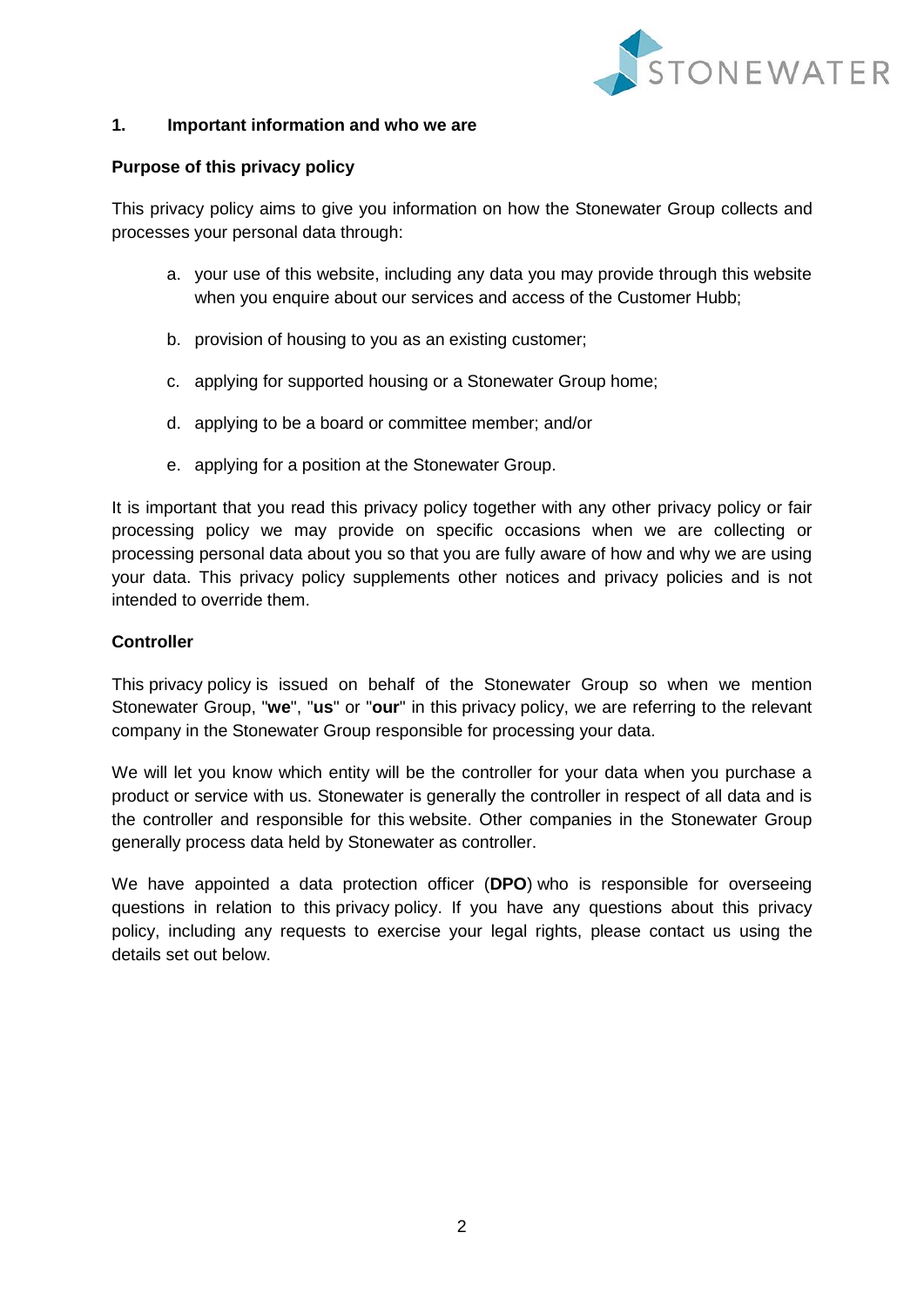

## **Who is the Stonewater Group and how to get in touch?**

If you have any questions about this privacy policy or our privacy practices, please contact our DPO in the following ways:

#### **Stonewater Group**

Full name of legal entity: Stonewater Limited, Charitable Registered Societies No. 20558R

Email address: *[data.protection@stonewater.org](mailto:data.protection@stonewater.org)*

Stonewater Group customers: 01202 319 119

Other website visitors: 01234 889 494

Postal address: Stonewater Limited, Suite C, Lancaster House, Grange Business Park, Enderby Road, Whetstone, Leicester, LE8 6EP

You have the right to make a complaint at any time to the Information Commissioner's Office (**ICO**), the UK supervisory authority for data protection issues [\(www.ico.org.uk\)](http://www.ico.org.uk/) and/or to the Housing Ombudsman Service (**HOS**), the UK supervisory authority for housing organisations registered with them [\(http://www.housing-ombudsman.org.uk/\)](http://www.housing-ombudsman.org.uk/). We would, however, appreciate the chance to deal with your concerns before you approach the ICO and HOS so please contact us and our customer service teams in the first instance.

## **Changes to the privacy policy and your duty to inform us of changes**

We keep our privacy policy under regular review. This version was last updated in September 2021. Historic versions can be obtained by contacting us.

It is important that the personal data we hold about you is accurate and current. Please keep us informed if your personal data changes during your relationship with us.

#### **Third-party links**

This website may include links to third-party websites, plug-ins and applications. Clicking on those links or enabling those connections may allow third parties to collect or share data about you. We do not control these third-party websites and are not responsible for their privacy statements. When you leave our website, we encourage you to read the privacy policy of every website you visit.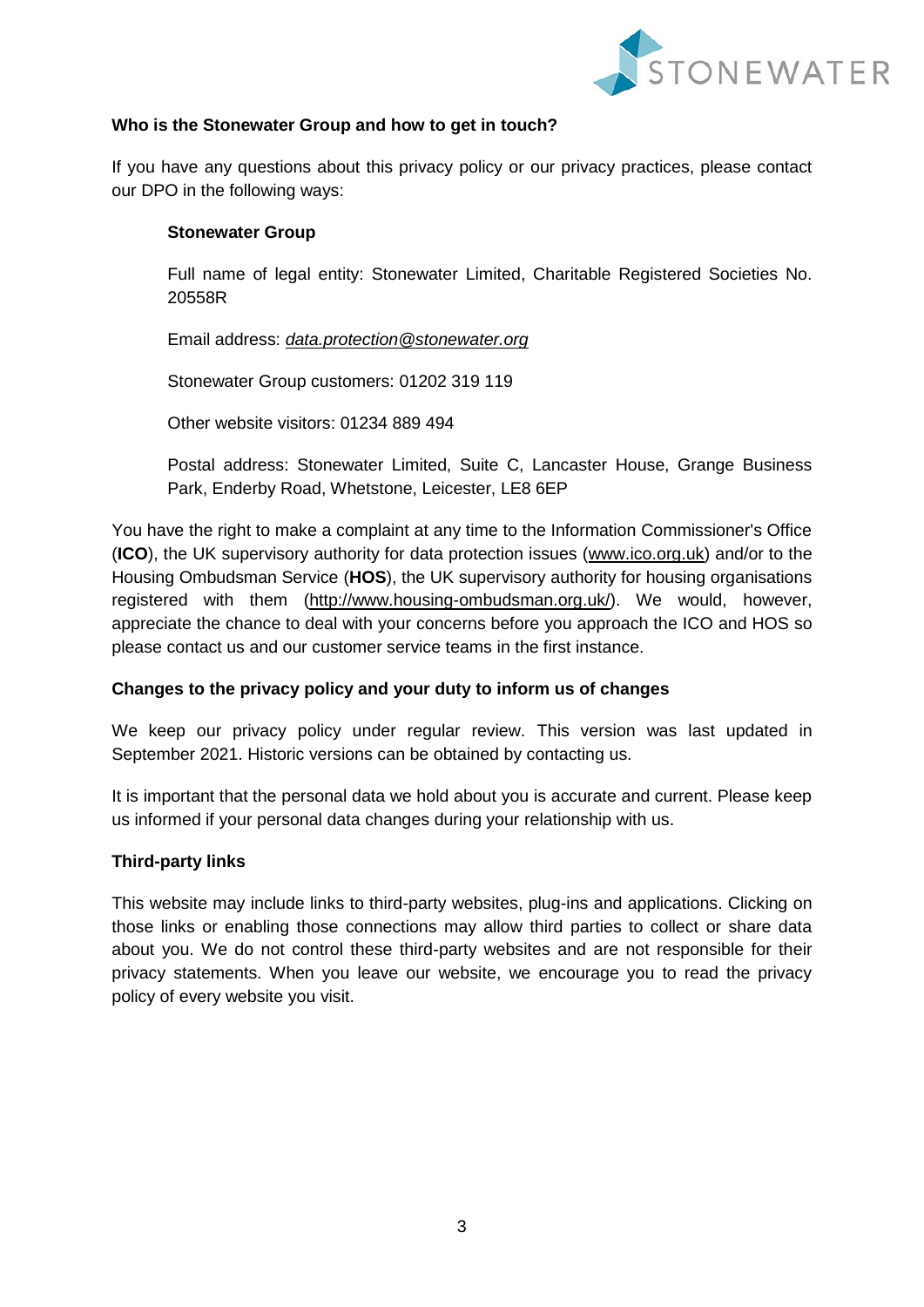

### **2. The data we collect about you**

Personal data, or personal information, means any information about an individual from which that person can be identified. It does not include data where the identity has been removed (anonymous data).

We may collect, use, store and transfer different kinds of personal data about you which we have grouped together as follows:

- in respect of the *Stonewater Group* in general:
	- o **Identity Data** includes first name, maiden name, last name and health conditions (if applicable and you want to disclose this information);
	- o **Profile Data** includes your personal and professional interests, contact preferences, and experience of our services including feedback and survey responses;
	- o **Usage Data** includes information about how you use our website and services, for example inputting details to utilise features on the site; and
	- o **Marketing and Communications Data** includes your preferences in receiving marketing from us and our third parties and your communication preferences;
	- o **Contact Data** includes email address and telephone/mobile numbers; and
	- o **Technical Data** includes the type of device you have used to access the site (including the make, model, operating system, internet protocol (IP) address and browser type, your login data and version, time zone setting and location, browser plug-in types and versions, full Uniform Resource Locators (URL), clickstream to, through and from our site, information you viewed or searched for, download errors, length of visits to certain pages, page interaction information (such as scrolling, clicks, and mouse-overs), methods used to browse away from the page, and any phone number used to call our customer service number;
- in respect of *tenants* and *potential housing applicants* (including all individuals whom will be living with you  $-$  the consent of which we will assume that you have previously sought prior to sharing their Personal Data):
	- o **Identity Data** includes copies of your identification documents, first name, maiden name, last name, previous name(s), title, date of birth, National Insurance number, proof of housing eligibility, any interest or equity in other property, medical details (allergies, health conditions, disabilities, or vulnerabilities), and immigration status;
	- o **Profile Data** includes any third parties who you are involved with (including those offering support and services), property history (including any previous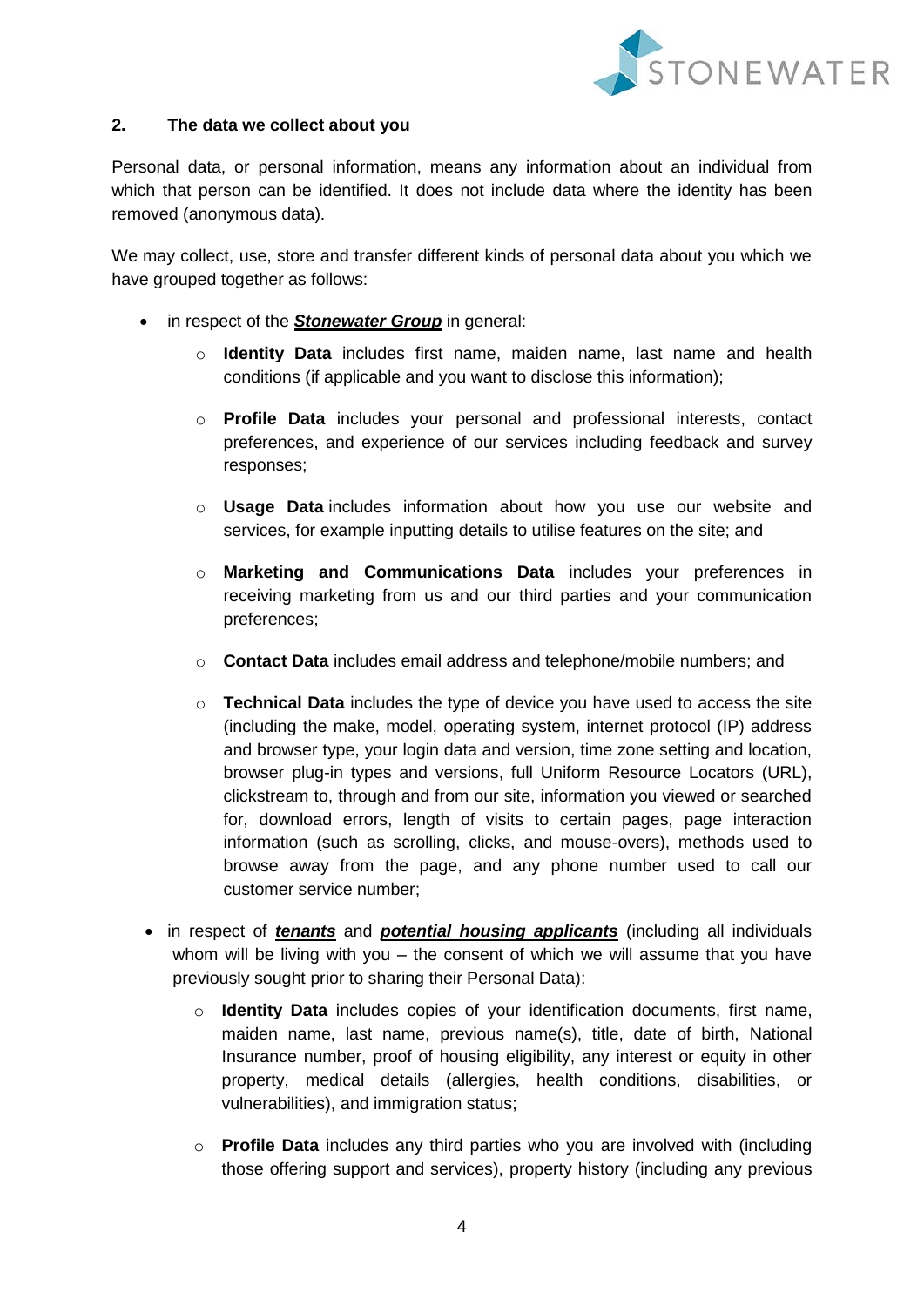

tenancies with the Stonewater Group, rent arrears and/or legal action in relation to your tenancy), any correspondence with or about you, your tenancy and the conduct and behaviour of those that live at the property, any complaints made by or against you, any correspondence we have at your request with third parties, and your interests, preferences, feedback and survey responses;

- o **Contact Data** includes email address(es), telephone number(s), previous landlord details, and your referees (including probation officers, social workers and/or local authorities); and
- o **Financial Data** includes your household income, bank details (if you pay your rent by direct debit), rent statements, rent payment records and information provided by our credit reference agencies;
- in respect of *supported housing tenants* and *potential supported housing applicants* (including all individuals whom will be living with you – the consent of which we will assume that you have previously sought prior to sharing their Personal Data):
	- o **Identity Data** includes copies of your identification documents, first name, maiden name, last name, previous name(s), title, date of birth, National Insurance number, proof of housing eligibility, any interest or equity in other property, medical details (allergies, health conditions, disabilities, or vulnerabilities), immigration status, an image of you, your household or visitors, emergency contacts;
	- o **Profile Data** includes any third parties who you are involved with (including those offering support and services), property history (including any previous tenancies with the Stonewater Group, rent arrears and/or legal action in relation to your tenancy), any correspondence with or about you, your tenancy and the conduct and behaviour of those that live at the property, any complaints made by or against you, any correspondence we have at your request with third parties, your interests, preferences, feedback and survey responses, information in relation to your personal life and your support requirements (if applicable), details about your emotional and physical wellbeing, details of your contacts and interactions with our staff, contractors and volunteers, information provided by agencies, such as Social Services, Mental Health Teams, and your referees, correspondence regarding support and housing needs and risk management, details of any complaints made by or against you and your visitors and public safety risks;
	- o **Contact Data** includes email address(es), telephone number(s), previous landlord details, and your referees (including probation officers, social workers and/or local authorities);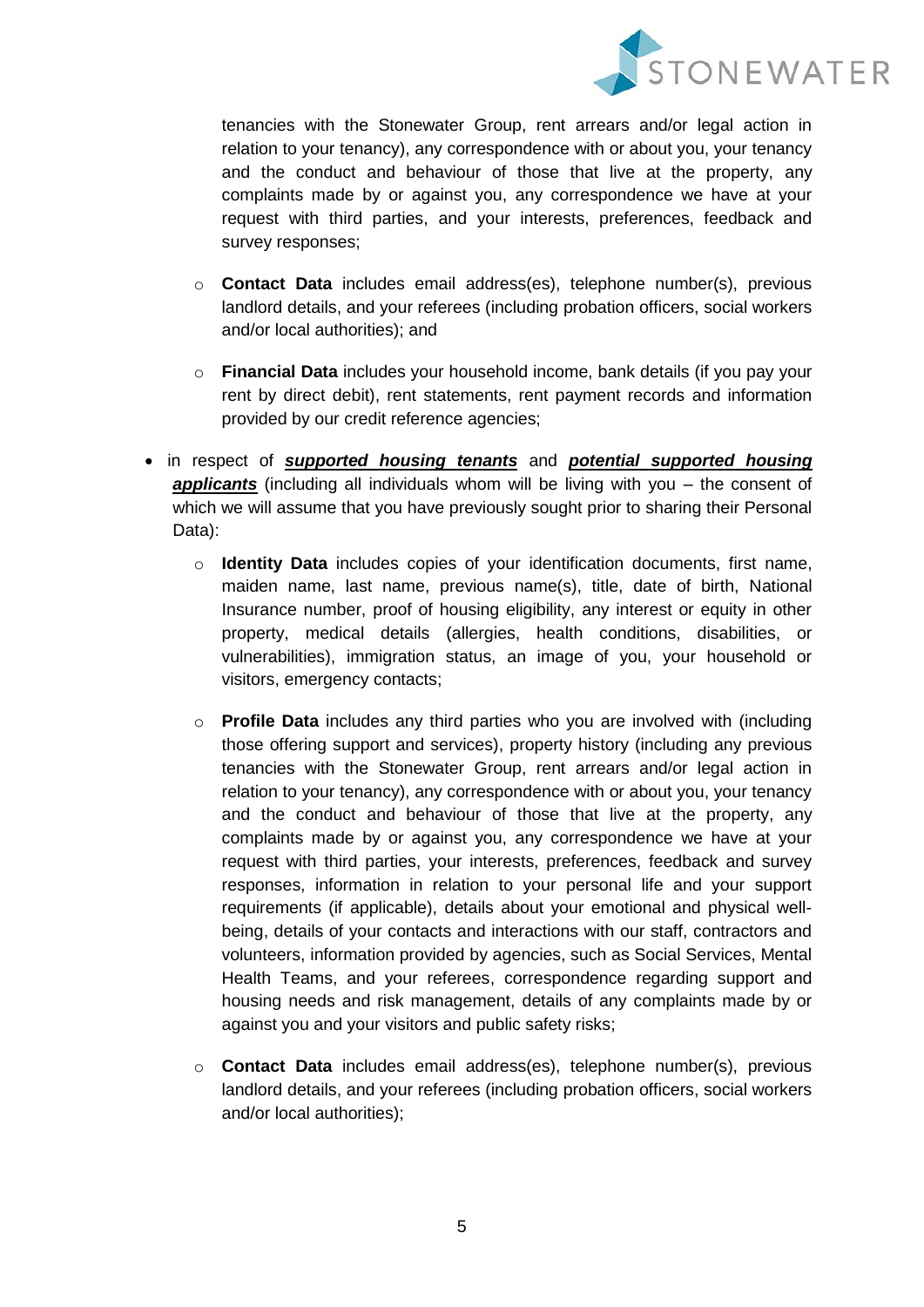

- o **Financial Data** includes your household income, bank details (if you pay your rent by direct debit), rent statements, rent payment records and information provided by our credit reference agencies;
- in respect of *board and committee members*:
	- o **Identity Data** includes first name, maiden name, last name, previous name(s), title, criminal convictions and details about your experience and expertise in relation to the role you are applying for, and information by two referees provided by you to understand your suitability for the role. If appointed we also ask you to provide information to confirm you are a 'fit and proper person', in the form of a model declaration provided by HMRC, for example this includes information about whether you are disqualified as acting as a charity trustee; whether you have been convicted of an offence involving deception or dishonesty; or whether you have been involved in tax fraud or avoidance schemes. We regularly ask you to confirm whether you have a close connection with a Stonewater Group board member, employee or supplier; and
	- o **Contact Data** includes email address(es), telephone number(s) and address;
- in respect of the *Customer Hubb*:
	- o **Profile Data** includes your username and password;
	- o **Contact Data** includes email address(es), house number and postcode; and
- in respect of the *job applicants*:
	- o **Identity Data** includes first name, maiden name, last name, entitlement to work in the UK and address;
	- o **Contact Data** includes email address and telephone numbers;
	- o **Profile Data** includes your personal and professional interests, criminal convictions, contact preferences, information from interviews and phonescreenings you may have, and experience of our services including feedback and survey responses;
	- o **Usage Data** includes information about how you use our website and services, for example inputting details of your transactions to utilise features on the site; and
	- o **Marketing and Communications Data** includes your preferences in receiving marketing from us and our third parties and your communication preferences; and
	- o **Financial Data** includes current level of remuneration and benefit entitlements.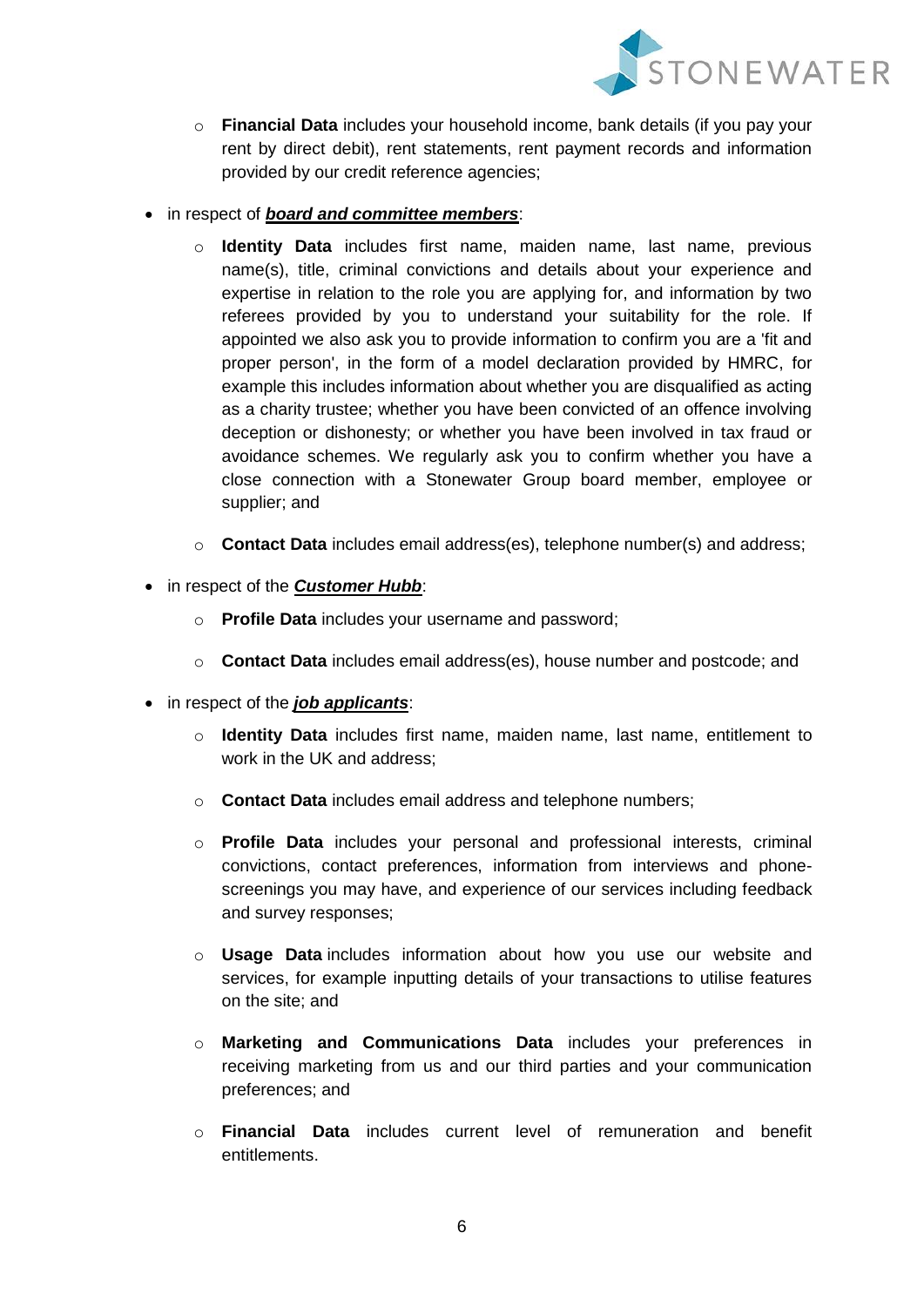

We also collect, use and share **Aggregated Data** such as statistical or demographic data for any purpose. Aggregated Data could be derived from your personal data but is not considered personal data in law as this data will **not** directly or indirectly reveal your identity. For example, we may aggregate your Usage Data to calculate the percentage of users accessing interested in particular services. However, if we combine or connect Aggregated Data with your personal data so that it can directly or indirectly identify you, we treat the combined data as personal data which will be used in accordance with this privacy policy.

We will collect **Special Categories of Personal Data** about you (this includes details about your race or ethnicity, religious or philosophical beliefs, sex life, sexual orientation, political opinions, trade union membership, information about your health (including conditions, disabilities and/or vulnerabilities), and genetic and biometric data). We also use sensitive personal information to ensure that we are complying with our obligations under the Equality Act 2010.

We may also collect further personal data including previous complaints about anti-social behaviour and your criminal record (including on-going criminal or civil proceedings) from your references (including social workers, probation officers and/or local authorities). Where the safety of our staff is believed to be at risk, usually where a customer has threatened staff, or contractors working on our behalf, we may record this information on your record so that risks to our staff are minimised.

## **Children's personal data**

We do not normally process children's information as part of a tenancy, as all tenants are adults. However, we record children's basic information if they are resident in one of our properties, including their name and date of birth. This is required for checking the property is not overcrowded and to assess other tenancy management issues where all householders and ages are required to be known.

We may receive children's information if we are involved in the housing and tenancy aspects of a welfare case as part of a multi-agency working solution.

We undertake DBS checks on all staff who work with young and/or vulnerable people.

## **During the recruitment process**

We collect the above highlighted information in a variety of ways. For example, data might be contained in application forms or CVs, obtained from your passport or other identity documents, or collected through interviews or other methods of assessment. As part of the recruitment process, Stonewater uses Blue Octopus, an online application, to process personal data on our behalf. Where you apply for a job opening posted by Stonewater, Blue Octopus' privacy notice provisions will apply to our processing of your personal information in addition to our other privacy notices which are available on our website.

Where you apply for a job opening via a job site or similar online service provider, you should note that the relevant party may retain your personal data. Any use by the third party of your data will be in accordance with the third party's privacy notice.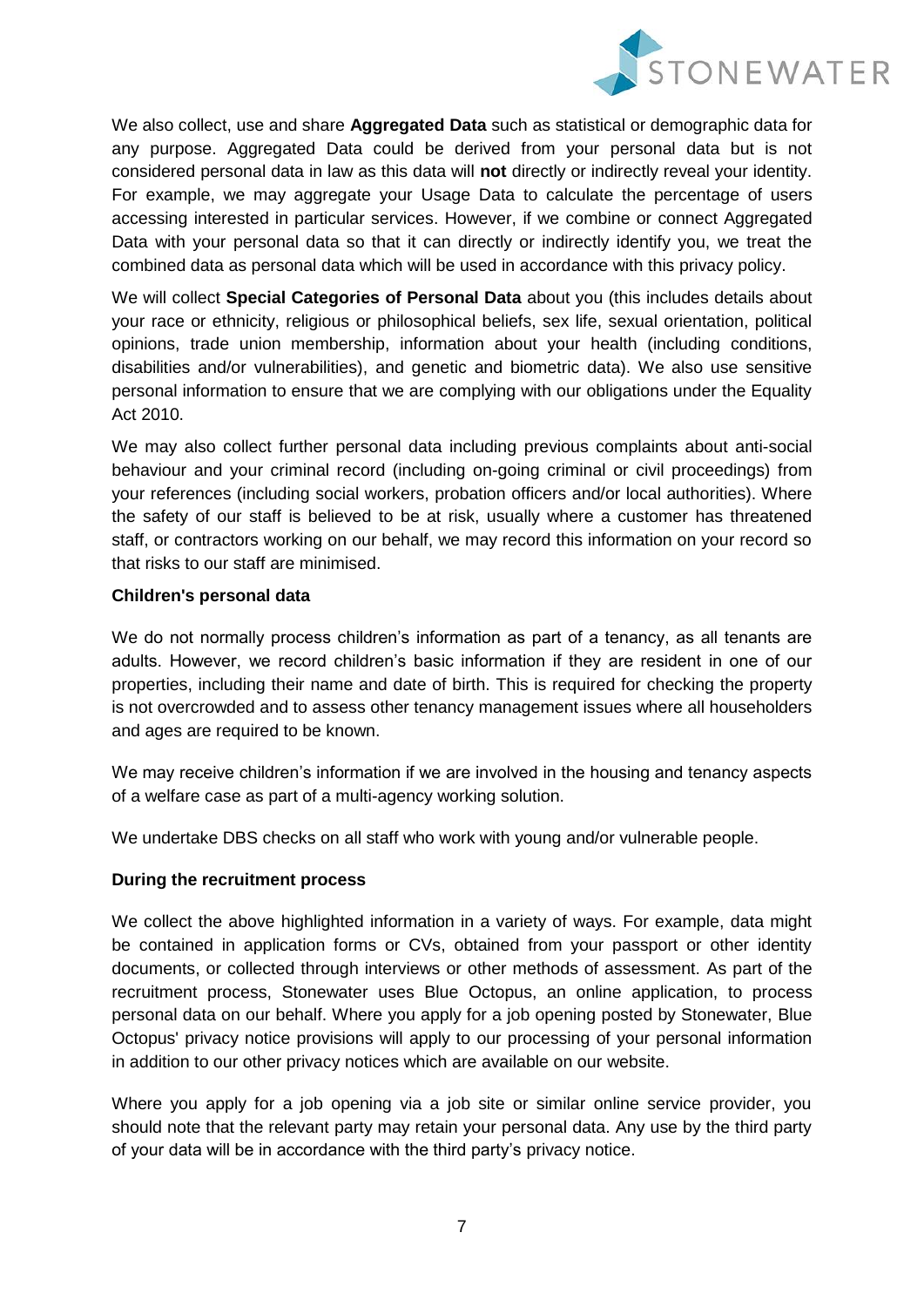

We may also collect personal data about you from third parties, such as references supplied by former employers. We will seek information from third parties only when a job offer has been made to you.

Any data collected will be stored in a range of different places, including on your application record, the Blue Octopus Applicant Tracking system, in the Stonewater HR management systems and our email system. We will only use your data for the recruitment process of which you are a part and for storage in a talent pool. Such processing is carried out exclusively for the purpose of consideration of your application for present or future job vacancies, including the possibility of contacting you, where necessary, for this purpose.

Your information may be shared internally within Stonewater Group for the purposes of the recruitment process. This includes members of the People team, interviewers involved in the recruitment process, and managers in the business area with a vacancy.

As set out above, we pass your information to our third-party service provider, Blue Octopus, who shall process your information only in accordance with our instructions and as otherwise required by law. We will not share your data with other third parties unless your application for employment is successful and an offer of employment is made. We will then share your data with former employers in order to obtain references.

## **Board and committee and panel members**

Personal data is used in respect of Financial Conduct Authority and Companies House returns for relevant companies in the Stonewater Group. This relates to both non-executive directors and executive directors in each company in the Stonewater Group where you respectively serve as a director or member of the board.

## **If you fail to provide personal data**

Where we need to collect personal data by law, or under the terms of a contract we have with you, and you fail to provide that data when requested, we may not be able to perform the contract we have or are trying to enter into with you (for example, to provide you with services). In this case, we may have to cancel a product or service you have with us but we will notify you if this is the case at the time.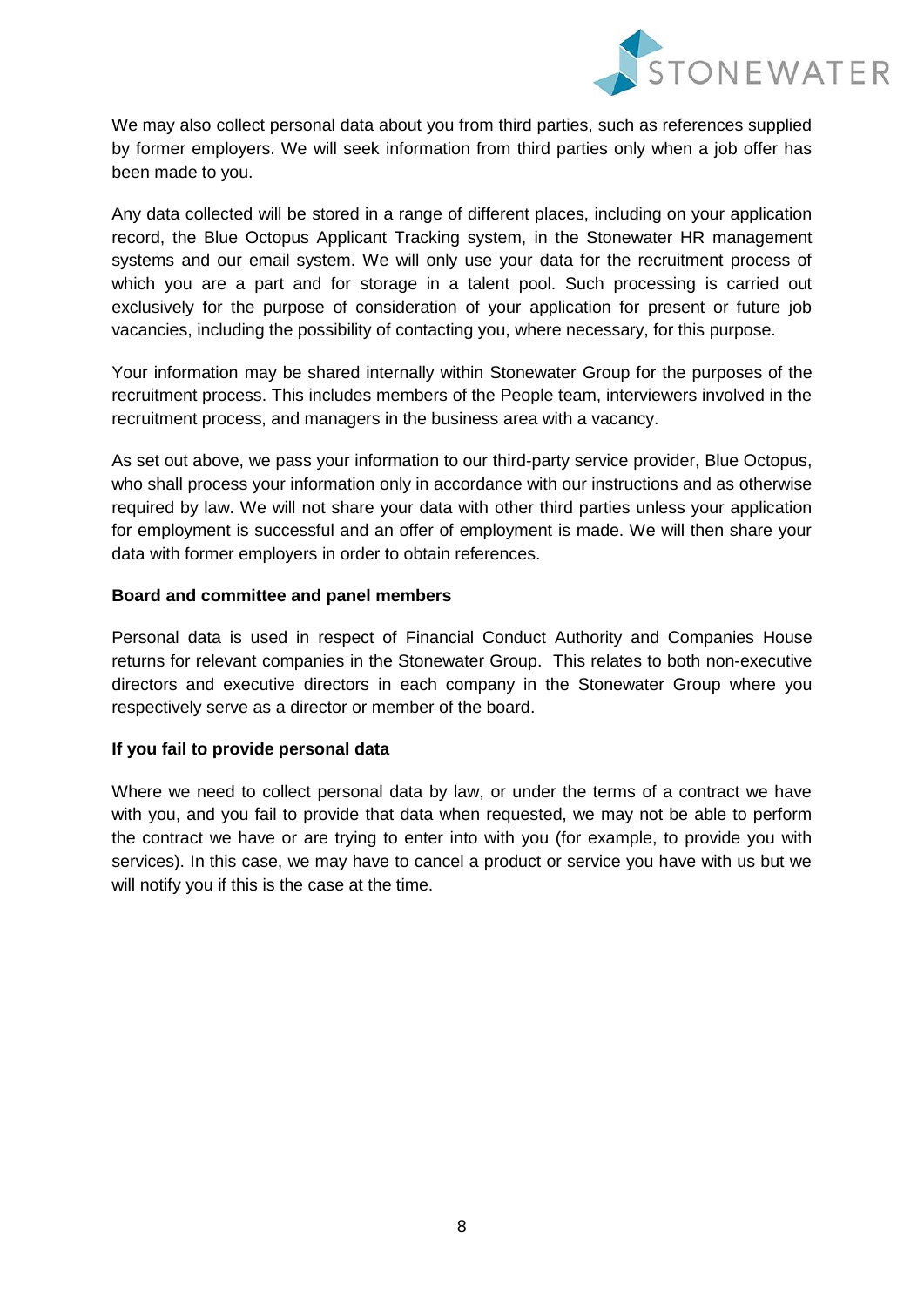

## **3. How is your personal data collected?**

We use different methods to collect data from and about you including through:

- **Direct interactions.** You may give us your Identity and Contact Data by filling in forms, participating in an online video conference/call or by corresponding with us by post, phone, email or otherwise. This includes personal data you provide when you:
	- o apply for our housing, products or services;
	- o create an account on our website;
	- o subscribe to our services or publications;
	- o request marketing to be sent to you;
	- o enter a promotion or survey; or
	- $\circ$  give us feedback or contact us.
- **Automated technologies or interactions.** As you interact with our website, we will automatically collect Technical Data about your equipment, browsing actions and patterns. We collect this personal data by using cookies and other similar technologies. Please see our cookie policy *[https://www.stonewater.org/about](https://www.stonewater.org/about-us/privacy-notices/cookies-used-by-this-website/)[us/privacy-notices/cookies-used-by-this-website/](https://www.stonewater.org/about-us/privacy-notices/cookies-used-by-this-website/)* for further details.
- **Third parties or publicly available sources.** We will receive personal data about you from various third parties and public sources as set out below:
	- o Technical Data from the following parties:
		- analytics providers;
		- advertising networks based; and
		- search information providers.
	- o Identity and Contact Data from data brokers or aggregators and publicly available sources such as Companies House and the Electoral Register based inside the EU.

#### **4. How we use your personal data**

We will only use your personal data when the law allows us to. Most commonly, we will use your personal data in the following circumstances:

- where we need to perform the contract we are about to enter into or have entered into with you;
- where it is necessary for our legitimate interests (or those of a third party) and your interests and fundamental rights do not override those interests:
- where we need to comply with a legal obligation:
- if you are a new supplier: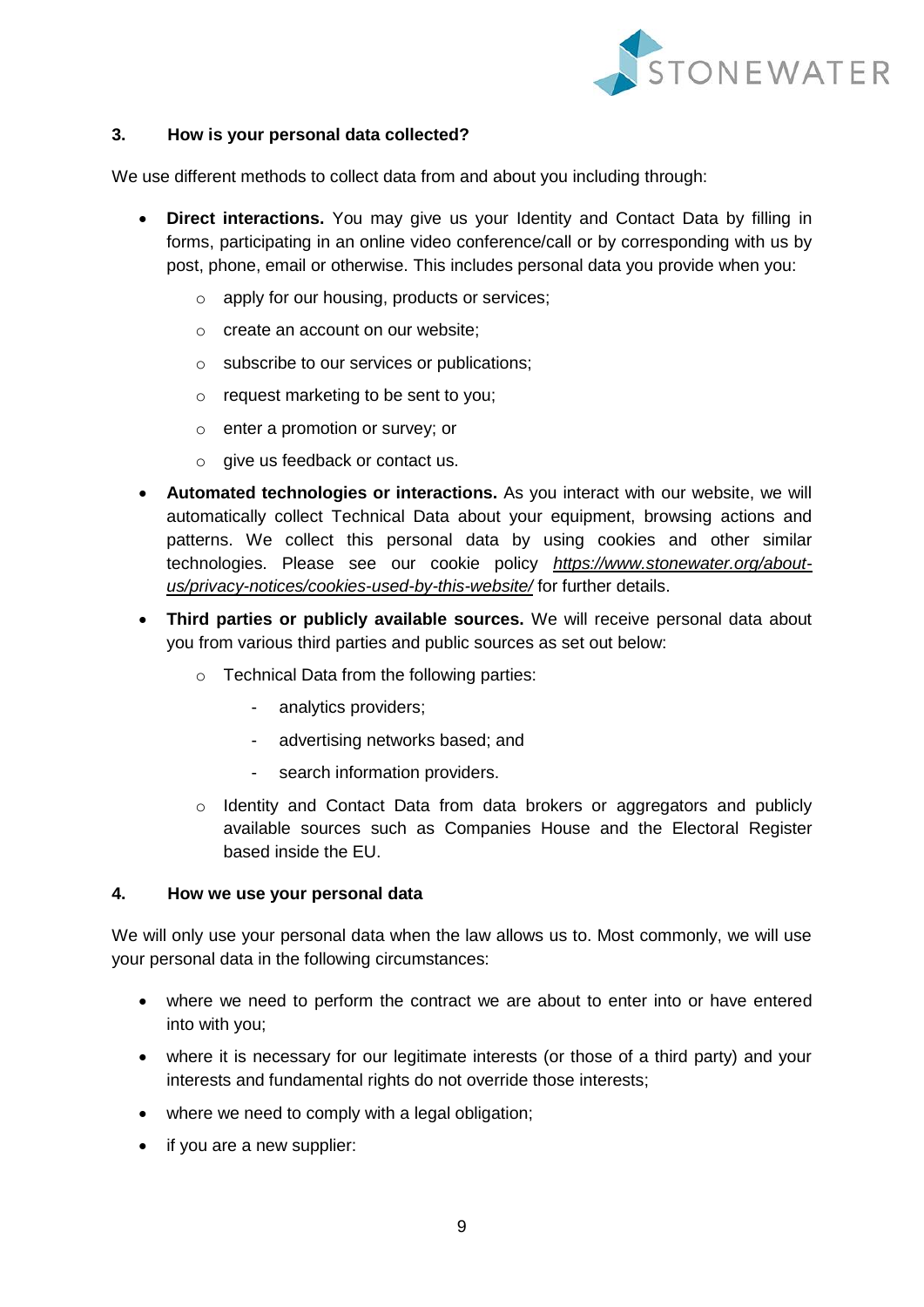

- $\circ$  where it is necessary to add you to our system to enable purchase orders and payments to be made;
- $\circ$  where you are providing information as part of a new supplier procurement process this information is part of the selection process;
- o where we need to ensure that your business is financially viable, we may conduct checks via Experian.

If you choose to send us an email via the website, we simply collect your name, email address, phone number and the nature of your enquiry. This allows us to respond to your query quickly and efficiently. Once we have responded, and assuming your query is dealt with, we shall either delete this data after 6 months or transfer and process any personal data collected to our contact relationship management database. Our contact management database is used to manage our customer relationships effectively and such information shall always be retained in accordance with our retention policy (please see below).

Please go to the [Glossary](#page-26-0) to find out more about the types of lawful basis that we will rely on to process your personal data.

Generally, we do not rely on consent as a legal basis for processing your personal data although we will get your consent before sending third party direct marketing communications to you via email or text message. You have the right to withdraw consent to marketing at any time by contacting us.

## **Purposes for which we will use your personal data**

We have set out below, in a table format, a description of all the ways we plan to use your personal data, and which of the legal bases we rely on to do so. We have also identified what our legitimate interests are where appropriate.

Note that we may process your personal data for more than one lawful ground depending on the specific purpose for which we are using your data. Please contact us if you need details about the specific legal ground we are relying on to process your personal data where more than one ground has been set out in the table below.

| <b>Purpose/Activity</b>                           | Type of data            | Lawful<br>basis for<br>processing<br>including basis of<br>legitimate<br>interest |
|---------------------------------------------------|-------------------------|-----------------------------------------------------------------------------------|
| <b>Stonewater Group</b>                           |                         |                                                                                   |
|                                                   |                         | In respect of Tenants and housing applicants for supported housing or otherwise:  |
| progress and consider<br>To                       | (a) Identity            | (a) Performance of the services for                                               |
| application<br>for<br>your<br>Stonewater housing. | (b) Contact             | you                                                                               |
|                                                   | (c) Profile             | (b) Necessary to comply with a<br>legal obligation                                |
|                                                   | (d) Financial           | Necessary for our legitimate<br>(C)                                               |
|                                                   | Marketing<br>(e)<br>and | interests<br>(to<br>progress<br>your                                              |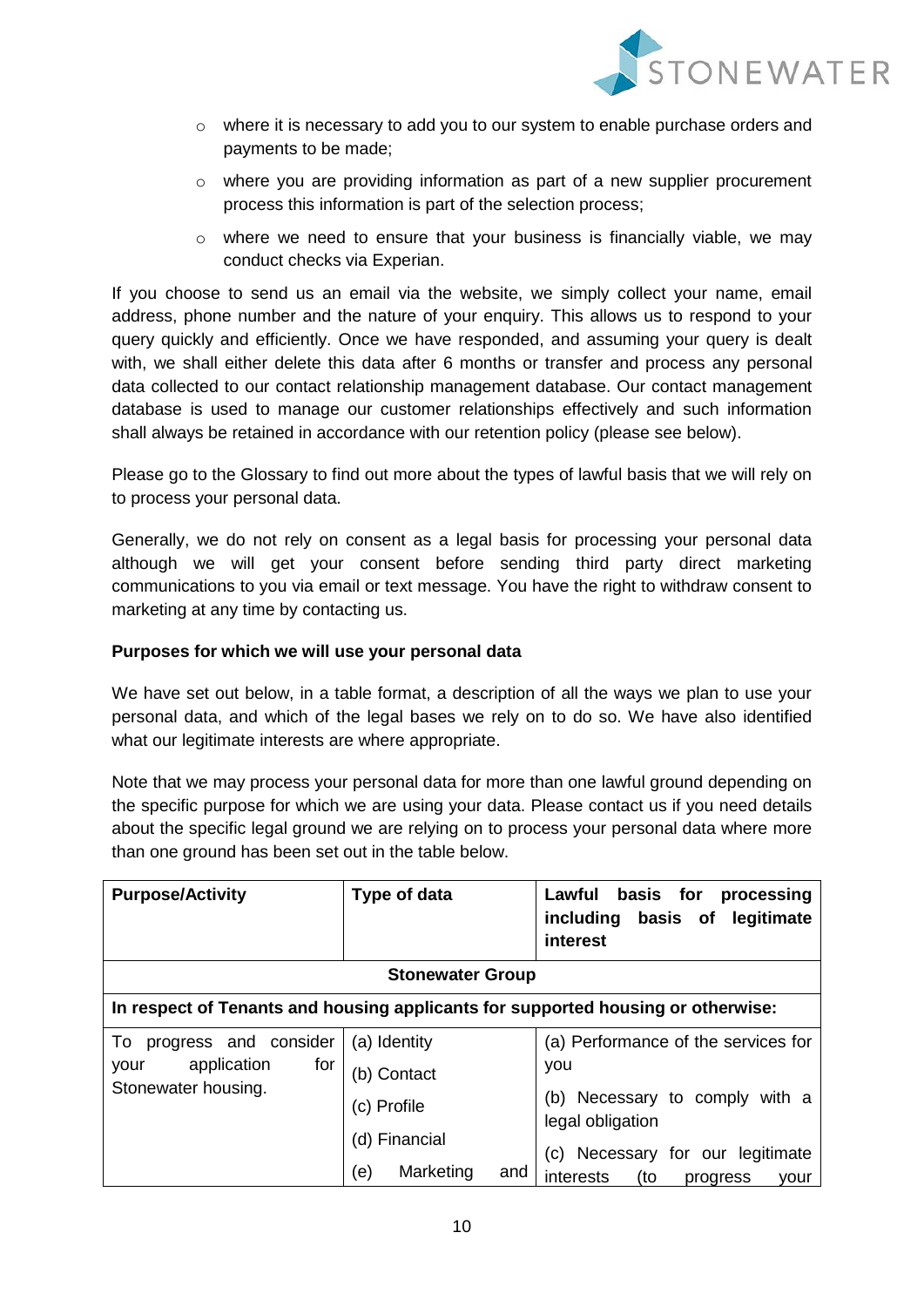

|                                                                                               | Communications                            | application)                                                                                              |
|-----------------------------------------------------------------------------------------------|-------------------------------------------|-----------------------------------------------------------------------------------------------------------|
| To ensure the safety of those<br>within our neighbourhoods<br>communities<br>and<br>and<br>to | (a) Identity<br>(b) Contact               | (a) Necessary to comply with a<br>legal obligation                                                        |
| tackle crime and anti-social<br>behaviour.                                                    | (c) Profile                               | (b) Necessary for our legitimate<br>(to<br>interests<br>maintain a<br>safe<br>neighbourhood)              |
| To tackle fraud and prevent<br>crime.                                                         | (a) Identity<br>(b) Contact               | (a) Performance of the services for<br>you                                                                |
|                                                                                               | (c) Profile                               | (b) Necessary to comply with a<br>legal obligation                                                        |
|                                                                                               |                                           | (c) Necessary for our legitimate<br>interests (to tackle fraud<br>and<br>prevent crime)                   |
| To comply with your tenancy<br>agreement.                                                     | (a) Identity<br>(b) Contact               | (a) Performance of the services for<br>you                                                                |
|                                                                                               | (c) Profile                               | (b) Necessary to comply with a<br>legal obligation                                                        |
|                                                                                               |                                           | (c) Necessary for our legitimate<br>interests<br>(to<br>with<br>comply<br>our<br>contractual obligations) |
| To ensure you receive the<br>most appropriate form of                                         | (a) Identity                              | (a) Performance of the services for<br>you                                                                |
| housing for your needs.                                                                       | (b) Contact                               | (b) Necessary to comply with a<br>legal obligation                                                        |
|                                                                                               |                                           | (c) Necessary for our legitimate<br>interests (to provide appropriate<br>services)                        |
| To monitor our equality and<br>diversity<br>compliance,                                       | (a) Identity<br>(b) Contact               | (a) Necessary to comply with a<br>legal obligation                                                        |
| although we will never use<br>this<br>information<br>make<br>to                               | (c) Profile                               | (b) Necessary for our legitimate                                                                          |
| decisions about you.                                                                          | (d) Usage                                 | interests (to ensure we are fair and<br>equal)                                                            |
|                                                                                               | Marketing<br>(e)<br>and<br>Communications |                                                                                                           |
| conduct research and<br>To                                                                    | (a) Profile                               | (a) Performance of the services for                                                                       |
| statistical analysis to improve<br>our business processes and                                 | (b) Usage                                 | you                                                                                                       |
| the services offered to our<br>customers.                                                     | Marketing<br>(c)<br>and<br>Communications | (b) Necessary for our legitimate<br>interests (to improve our service<br>offering)                        |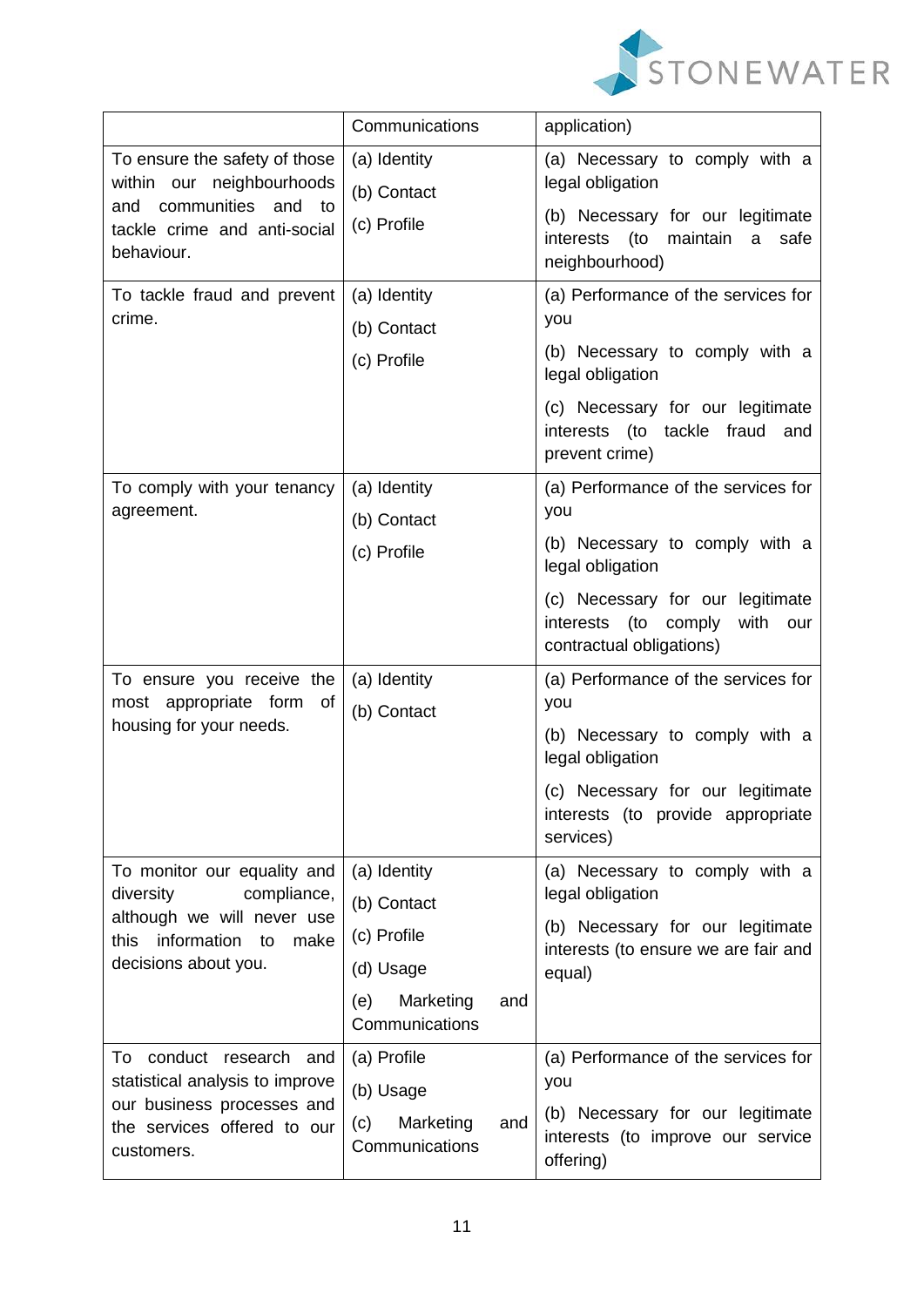

| To evaluate our performance<br>against other bench marks.                                                                                                                                                                                                                                   | (a) Profile<br>(b) Financial                                                                                           | (a) Performance of the services for<br>you                                                                                                                                                                              |
|---------------------------------------------------------------------------------------------------------------------------------------------------------------------------------------------------------------------------------------------------------------------------------------------|------------------------------------------------------------------------------------------------------------------------|-------------------------------------------------------------------------------------------------------------------------------------------------------------------------------------------------------------------------|
|                                                                                                                                                                                                                                                                                             | Marketing<br>(c)<br>and<br>Communications                                                                              | (b) Necessary for our legitimate<br>(to<br>evaluate<br>interests<br>our<br>performance)                                                                                                                                 |
| information with<br>To<br>share<br>authorised<br>contractors<br>to<br>provide landlord services, for<br>example repairs.                                                                                                                                                                    | (a) Identity<br>(b) Contact<br>(c) Profile<br>(d) Financial                                                            | (a) Performance of the services for<br>you<br>(b) Necessary for our legitimate<br>landlord<br>interests<br>(to<br>provide<br>services)                                                                                  |
| To ensure that you are acting<br>within the law, and for local<br>or government authorities to<br>with<br>provide you<br>relevant<br>assistance<br>where<br>appropriate.                                                                                                                    | (a) Identity<br>(b) Contact<br>(c) Profile<br>(d) Usage                                                                | (a) Necessary to comply with a<br>legal obligation<br>(b) Necessary for our legitimate<br>(to<br>monitor<br>lawful<br>interests<br>activities)                                                                          |
| To respond to any queries or<br>complaints made by you or<br>members of your household<br>and to deal with requests<br>such<br>repairs<br>and<br>as<br>maintenance<br>of<br>your<br>property.<br>To<br>undertake<br>credit<br>reference agencies to enable<br>other<br>them<br>to<br>assist | (a) Identity<br>(b) Contact<br>(c) Profile<br>(d)<br>Marketing<br>and<br>Communications<br>(a) Identity<br>(b) Contact | (a) Performance of the services for<br>you<br>(b) Necessary to comply with a<br>legal obligation<br>(c) Necessary for our legitimate<br>interests (to respond to queries)<br>(a) Performance of the services for<br>you |
| organisations to assess your<br>financial standing if you apply<br>for products and services.                                                                                                                                                                                               | (c) Profile<br>(d) Financial                                                                                           | (b) Necessary to comply with a<br>legal obligation<br>(c) Necessary for our legitimate<br>interests (to conduct credit checks)                                                                                          |
| To conduct surveys relating<br>to our services in order to<br>assess satisfaction and make<br>improvements<br>based<br>on<br>customer feedback.                                                                                                                                             | (a) Identity<br>(b) Contact<br>(c) Profile<br>(d) Usage<br>(e)<br>Marketing<br>and<br>Communications<br>(f) Technical  | (a) Performance of the services for<br>you<br>(b) Necessary to comply with a<br>legal obligation<br>(c) Necessary for our legitimate<br>interests (to conduct surveys)                                                  |
| To determine<br>reward<br>your<br>under<br>level<br>our<br>reward<br>scheme.                                                                                                                                                                                                                | (a) Identity<br>(b) Contact<br>(c) Profile                                                                             | (a) Performance of the services for<br>you<br>(b) Necessary to comply with a                                                                                                                                            |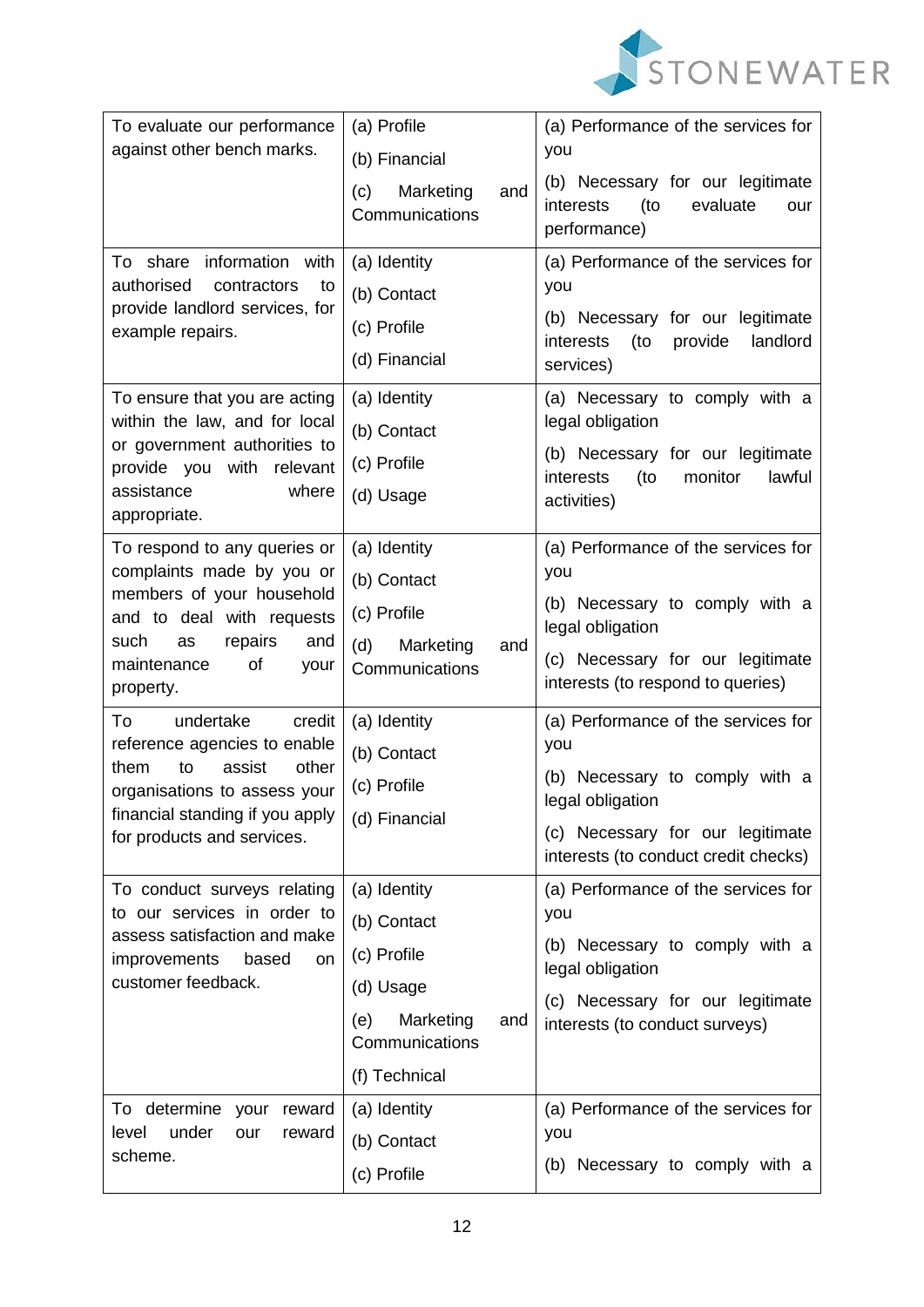

|                                                                                                                                                                                                 | (d) Usage                                                                                               | legal obligation                                                                                                                                                                                    |
|-------------------------------------------------------------------------------------------------------------------------------------------------------------------------------------------------|---------------------------------------------------------------------------------------------------------|-----------------------------------------------------------------------------------------------------------------------------------------------------------------------------------------------------|
|                                                                                                                                                                                                 | (e) Financial                                                                                           | (c) Necessary for our legitimate<br>interests (to determine your reward<br>level)                                                                                                                   |
| To arrange a viewing.                                                                                                                                                                           | (a) Identity<br>(b) Contact                                                                             | (a) Performance of the services for<br>you                                                                                                                                                          |
| To provide updates about our<br>homes<br>new<br>and<br>developments, sites, homes<br>or events you<br>might be<br>interested in.<br>To<br>demand<br>for<br>assess<br>specific areas or property | (a) Identity<br>(b) Contact<br>Marketing<br>(c)<br>and<br>Communications<br>(a) Identity<br>(b) Contact | (a) Performance of the services for<br>you<br>(a) Performance of the services for<br>you                                                                                                            |
| types.                                                                                                                                                                                          | (c) Financial                                                                                           |                                                                                                                                                                                                     |
| To enter into our tenancy or<br>contract with you.                                                                                                                                              | (a) Identity<br>(b) Contact<br>(c) Transaction                                                          | (a) Performance of the services for<br>you<br>(b) Necessary to comply with a<br>legal obligation                                                                                                    |
| To<br>ensure<br>our<br>services/properties meet the<br>needs of our customers.                                                                                                                  | (a) Identity<br>(b) Contact<br>(c) Profile<br>(d) Usage<br>(e)<br>Marketing<br>and<br>Communications    | (a) Performance of the services for<br>you<br>(b) Necessary to comply with a<br>legal obligation<br>(c) Necessary for our legitimate<br>interests (to monitor our service<br>offering)              |
| To ensure we can contact<br>the<br>tenants<br>event of<br>in.<br>emergencies and to carry out<br>essential repairs.                                                                             | (a) Identity<br>(b) Contact                                                                             | (a) Performance of the services for<br>you<br>(b) Necessary to comply with a<br>legal obligation<br>(c) Necessary for our legitimate<br>interests (to make contact in the<br>event of an emergency) |
| To allow us to communicate<br>with tenants' to meet our<br>business<br>objectives,<br>encourage social inclusion                                                                                | (a) Identity<br>(b) Contact<br>(c) Profile                                                              | (a) Performance of the services for<br>you                                                                                                                                                          |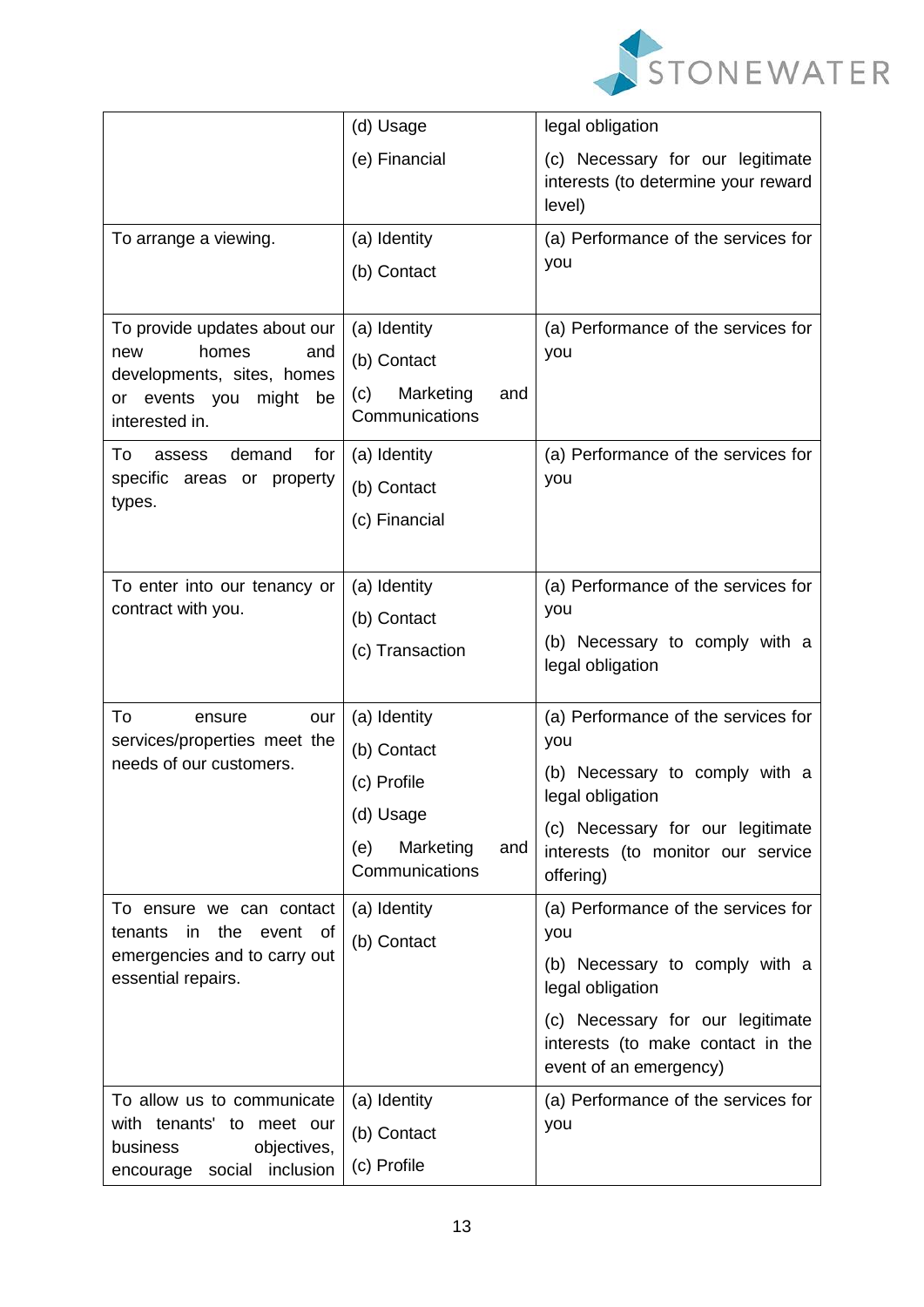

| and help build communities.                                                                                                                                                                 | (d)<br>Marketing<br>and<br>Communications                                                                             |                                                                                                                                                                                                                   |
|---------------------------------------------------------------------------------------------------------------------------------------------------------------------------------------------|-----------------------------------------------------------------------------------------------------------------------|-------------------------------------------------------------------------------------------------------------------------------------------------------------------------------------------------------------------|
| To<br>safer<br>support<br>communities<br>through<br>our<br>work with the police and local<br>authorities.                                                                                   | (a) Identity<br>(b) Contact<br>(c) Profile                                                                            | (a) Performance of the services for<br>you<br>(b) Necessary to comply with a<br>legal obligation                                                                                                                  |
| To ensure we have effective<br>procedures for preventing,<br>and managing, outstanding<br>debt resulting from unpaid<br>rents.                                                              | (a) Financial<br>(b) Contact                                                                                          | (a) Performance of the services for<br>you<br>(b) Necessary to comply with a<br>legal obligation<br>(c) Necessary for our legitimate<br>interests (to manage rents)                                               |
| To make the most efficient<br>use of our resources and we<br>understand<br>how<br>we<br>are<br>performing.                                                                                  | (a) Profile<br>(b) Usage<br>(c) Financial<br>Marketing<br>(d)<br>and<br>Communications                                | (a) Performance of the services for<br>you<br>(b) Necessary for our legitimate<br>interests (to improve our service<br>offering)                                                                                  |
| To understand our tenants'<br>experiences and views so<br>effectively<br>that<br>we<br>can<br>influence and contribute to<br>debates on future housing<br>strategies.                       | (a) Identity<br>(b) Contact<br>(c) Profile<br>(d) Usage<br>(e) Financial<br>(f)<br>Marketing<br>and<br>Communications | (a) Performance of the services for<br>you<br>(b) Necessary for our legitimate<br>interests (to study how members<br>products/services,<br>our<br>use<br>to<br>them<br>develop<br>and<br>grow<br>our<br>business) |
| In respect of supported housing tenants and corresponding applicants:                                                                                                                       |                                                                                                                       |                                                                                                                                                                                                                   |
| To progress and consider<br>application<br>at<br>your<br>your<br>request, to tackle fraud and<br>to comply with the obligations<br>and rights in your tenancy<br>agreement.                 | (a) Identity<br>(b) Contact<br>(c) Profile<br>(d) Financial                                                           | (a) Performance of the services for<br>you<br>(b) Necessary to comply with a<br>legal obligation                                                                                                                  |
| To ensure that you receive<br>the most appropriate form of<br>housing<br>for<br>your<br>needs<br>(including support from us<br>and other support services<br>including statutory agencies). | (a) Identity<br>(b) Contact<br>(c) Profile                                                                            | (a) Performance of the services for<br>you<br>(b) Necessary to comply with a<br>legal obligation<br>(c) Necessary for our legitimate                                                                              |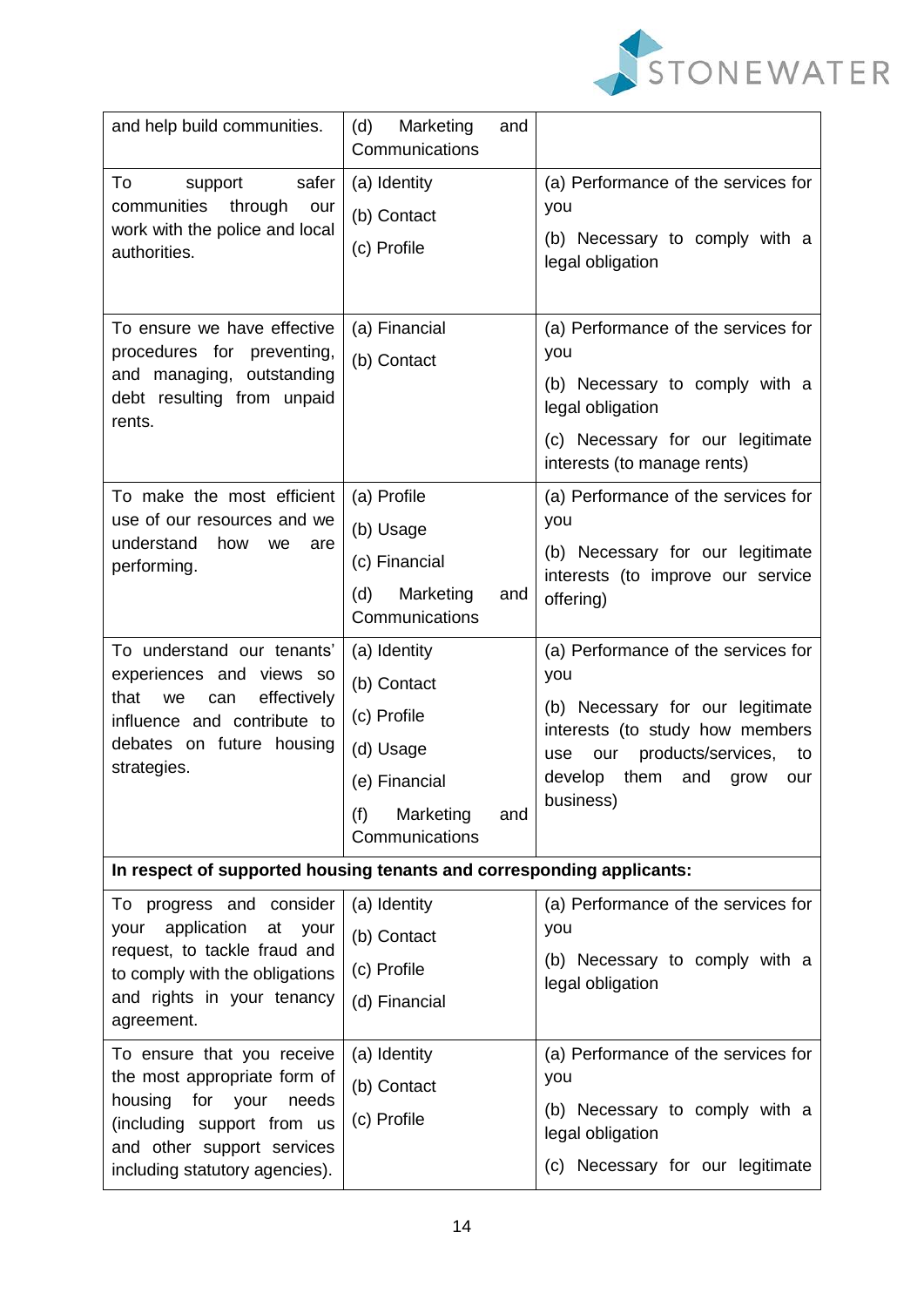

|                                                                                                                                                                                      |                                                                          | interests (to ensure you receive the<br>most appropriate service from us)                                                            |
|--------------------------------------------------------------------------------------------------------------------------------------------------------------------------------------|--------------------------------------------------------------------------|--------------------------------------------------------------------------------------------------------------------------------------|
| To effectively manage your<br>safety and that of our staff,<br>contractors and other clients.                                                                                        | (a) Identity<br>(b) Contact<br>(c) Profile                               | (a) Performance of the services for<br>you<br>(b) Necessary to comply with a<br>legal obligation                                     |
| To provide landlord services,<br>example<br>repairs,<br>for<br>and<br>temporary<br>$\sqrt{ }$<br>supported<br>accommodation services.                                                | (a) Identity<br>(b) Contact<br>(c) Profile<br>(d) Usage<br>(e) Financial | (a) Performance of the services for<br>you<br>(b) Necessary to comply with a<br>legal obligation                                     |
| To ensure that you are acting<br>within the law, and for local<br>authorities and agencies to<br>provide you with relevant<br>assistance<br>where<br>appropriate.                    | (a) Identity<br>(b) Contact<br>(c) Profile                               | (a) Performance of the services for<br>you<br>(b) Necessary to comply with a<br>legal obligation                                     |
| To ensure the safety of those<br>within our neighbourhoods<br>communities<br>and<br>and<br>to<br>tackle crime and anti-social<br>behaviour.                                          | (a) Identity<br>(b) Contact<br>(c) Profile                               | (a) Necessary for our legitimate<br>(to<br>maintain<br>interests<br>safe<br>a<br>neighbourhood)                                      |
| To respond to any queries or<br>complaints made by you or<br>members of your household<br>and to deal with requests<br>repairs<br>and<br>such<br>as<br>maintenance of your property  | (a) Identity<br>(b) Contact                                              | (a) Performance of the services for<br>you<br>(b) Necessary to comply with a<br>legal obligation                                     |
| To keep some information<br>about you for Equality and<br><b>Diversity</b><br>monitoring<br>purposes, although we will<br>never use this information to<br>make decisions about you. | (a) Identity<br>(b) Contact<br>(c) Profile                               | (a) Performance of the services for<br>you<br>(b) Necessary to comply with a<br>legal obligation                                     |
| To assist credit agencies and<br>other organisations to assess<br>your financial standing if you<br>apply for<br>products<br>and<br>services.                                        | (a) Identity<br>(b) Contact<br>(c) Profile<br>(d) Usage                  | (a) Performance of the services for<br>you<br>(b) Necessary to comply with a<br>legal obligation<br>(c) Necessary for our legitimate |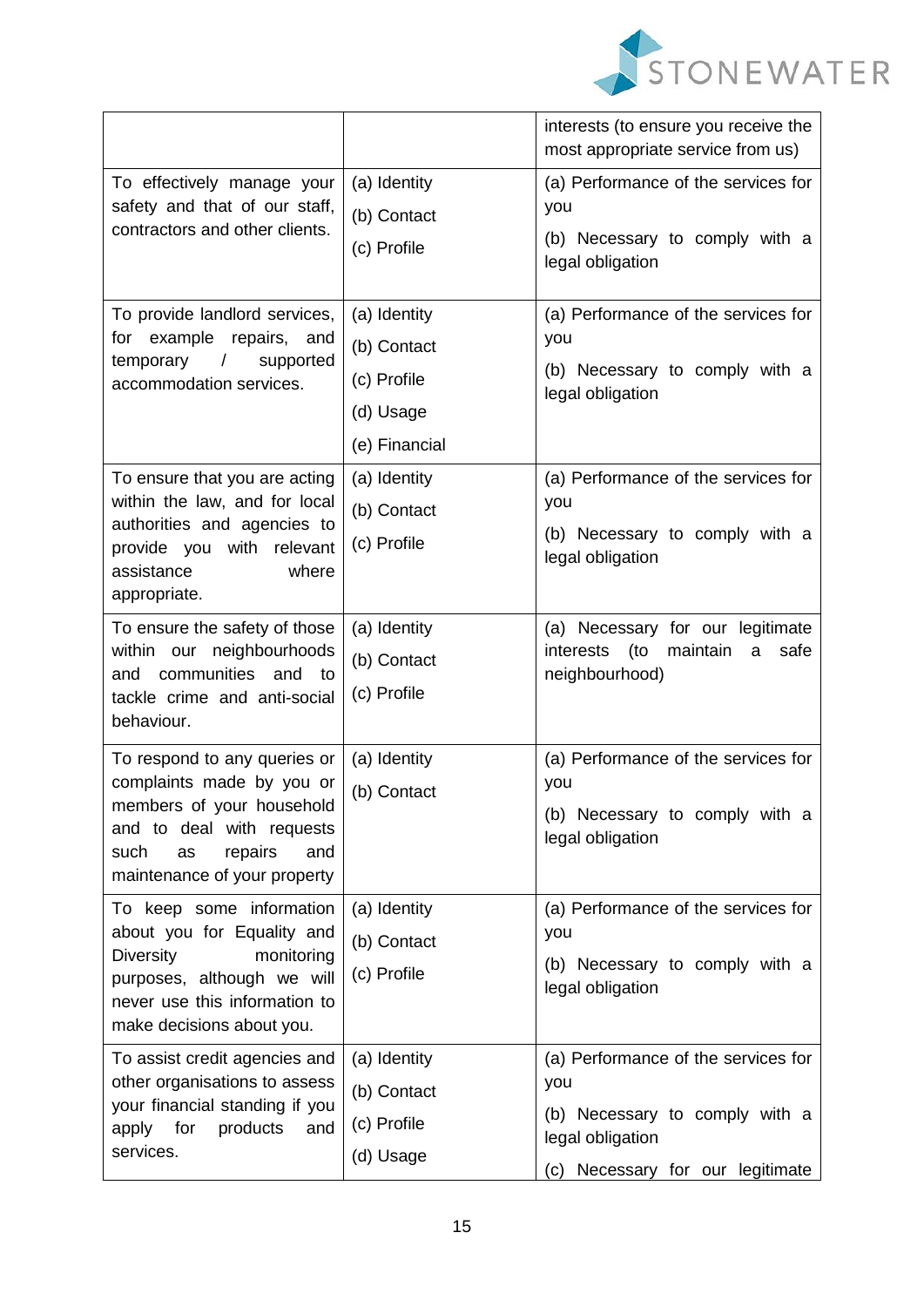

|                                                                                                                                                                                                                                                                                               | (e) Financial                                                                                                | interests (to conduct credit checks)                                                                                                                                                                                                                                                    |
|-----------------------------------------------------------------------------------------------------------------------------------------------------------------------------------------------------------------------------------------------------------------------------------------------|--------------------------------------------------------------------------------------------------------------|-----------------------------------------------------------------------------------------------------------------------------------------------------------------------------------------------------------------------------------------------------------------------------------------|
| To conduct research and<br>statistical analysis to help<br>improve the services offered<br>to customers and our internal<br>business processes, as well<br>evaluate<br>to<br>as<br>our<br>performance.<br>Where<br>possible,<br>statistical<br>information is anonymised or<br>pseudonymised. | (a) Identity<br>(b) Contact<br>(c) Profile<br>(d) Usage                                                      | (a) Performance of the services for<br>you<br>(b) Necessary for our legitimate<br>interests (to study how members<br>products/services,<br>our<br>use<br>to<br>them<br>develop<br>and<br>grow<br>our<br>business)                                                                       |
| To conduct surveys relating<br>to our services in order to<br>assess satisfaction and make<br>improvements<br>based<br>on.<br>customer feedback.                                                                                                                                              | (a) Identity<br>(b) Contact<br>(c) Profile                                                                   | (a) Performance of the services for<br>you<br>(c) Necessary for our legitimate<br>interests (to conduct surveys)                                                                                                                                                                        |
| To manage your account<br>charges<br>and<br>payments,<br>including arrears.                                                                                                                                                                                                                   | (a) Identity<br>(b) Contact<br>(c) Financial<br>(d) Transaction<br>Marketing<br>(e)<br>and<br>Communications | (a) The processing is necessary for<br>the performance of our tenancy (or<br>contract) with you. We use this<br>basis for all processing concerning<br>the managing of your tenancy,<br>your account with us and your<br>property<br>(b) Necessary to comply with a<br>legal obligation |
| To<br>manage<br>the<br>repairs,<br>maintenance<br>and<br>adaptations of our properties.                                                                                                                                                                                                       | (a) Identity<br>(b) Contact<br>(c) Financial<br>(d) Transaction<br>Marketing<br>(e)<br>and<br>Communications | (a) Performance of the services for<br>you<br>(b) Necessary for our legitimate<br>(to<br>maintain<br>interests<br>our<br>properties)<br>(c) Necessary to comply with a<br>legal obligation                                                                                              |
| To<br>tenancy<br>(or<br>ensure<br>conditions<br>contract)<br>are<br>complied<br>with,<br>such<br>as<br>dealing<br>with<br>anti-social<br>behaviour or fraud.                                                                                                                                  | (a) Identity<br>(b) Contact<br>(c) Financial<br>(d) Transaction                                              | (a) Performance of the services for<br>you<br>(b) Necessary for our legitimate<br>interests (to deal with anti-social<br>behaviour,<br>detecting<br>and<br>prosecuting fraud or otherwise<br>ensuring that tenancy conditions<br>are complied with)<br>(c) Necessary to comply with a   |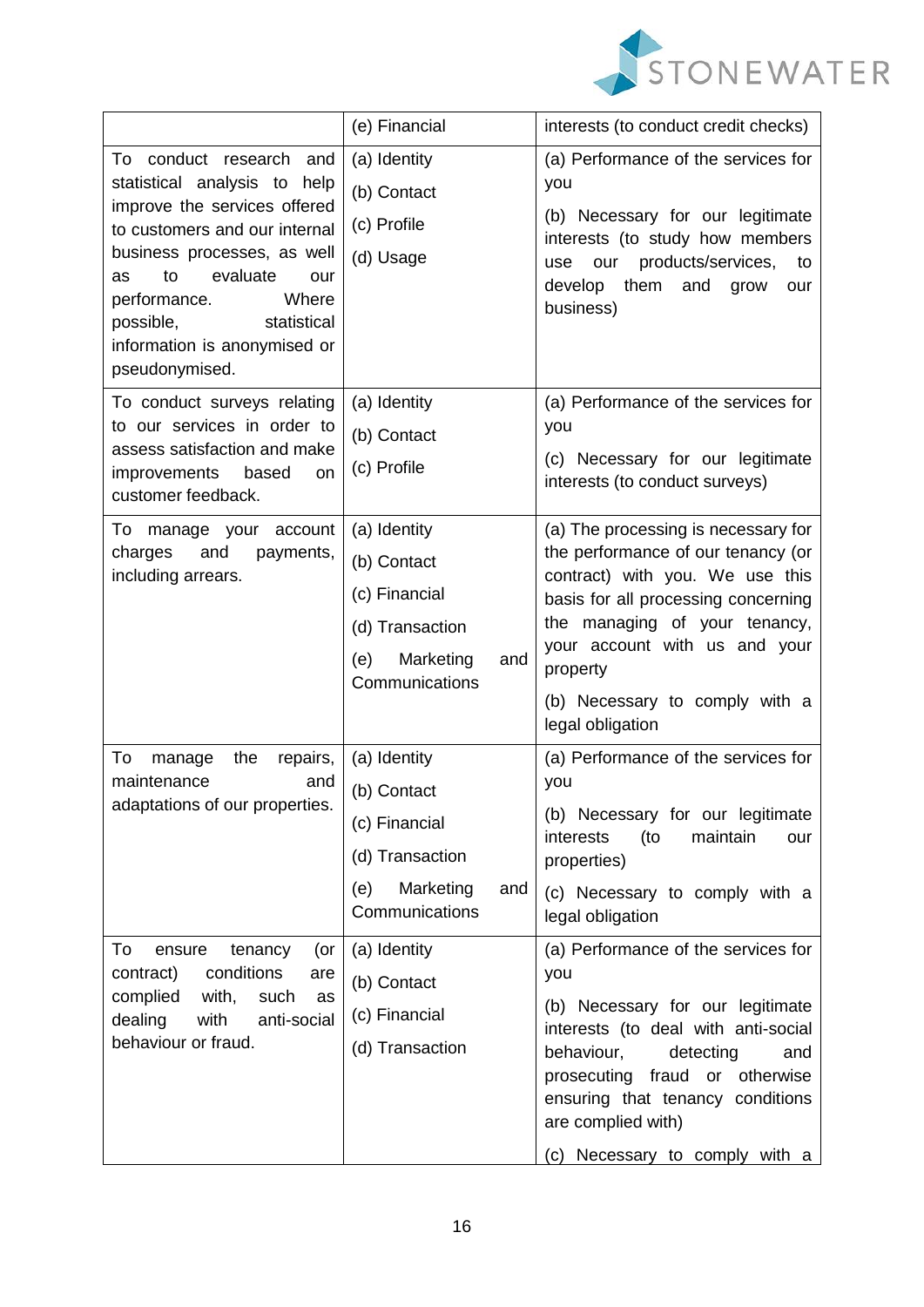

|                                                                                                                                                             |                                                                 | legal obligation                                                                                                                                                              |
|-------------------------------------------------------------------------------------------------------------------------------------------------------------|-----------------------------------------------------------------|-------------------------------------------------------------------------------------------------------------------------------------------------------------------------------|
| To check that you are eligible<br>for a social housing property.                                                                                            | (a) Identity<br>(b) Contact<br>(c) Financial<br>(d) Transaction | (a) Performance of the services for<br>you<br>(b) Necessary for our legitimate<br>interests (to check your eligibility)<br>(c) Necessary to comply with a<br>legal obligation |
| affordability<br>To<br>carry<br>out<br>when<br>looking<br>checks<br>at<br>allocating a property.                                                            | (a) Identity<br>(b) Contact<br>(c) Financial<br>(d) Transaction | (a) Performance of the services for<br>you<br>(b) Necessary for our legitimate<br>interests (to check your eligibility)<br>(c) Necessary to comply with a<br>legal obligation |
| To check you are able to<br>manage a tenancy.                                                                                                               | (a) Identity<br>(b) Contact<br>(c) Financial<br>(d) Transaction | (a) Performance of the services for<br>you<br>(b) Necessary for our legitimate<br>interests (to check your suitability)<br>(c) Necessary to comply with a<br>legal obligation |
| In relation to board and committee members (both applicants and successful                                                                                  |                                                                 |                                                                                                                                                                               |
| candidates):                                                                                                                                                |                                                                 |                                                                                                                                                                               |
| To consider your application<br>for appointment as a board<br>or committee member.                                                                          | (a) Identity<br>(b) Contact                                     | (a) Performance of the recruitment<br>process<br>(b) Necessary to comply with a<br>legal obligation                                                                           |
|                                                                                                                                                             |                                                                 | (c) Necessary for our legitimate<br>conduct<br>the<br>interests<br>(to<br>recruitment process)                                                                                |
| To comply with the<br>agreement for services we<br>have in place with you if you<br>are successful in your<br>application for board or<br>committee member. | (a) Identity<br>(b) Contact                                     | (a) Performance of our obligations<br>under the services agreement<br>(b) Necessary for our legitimate<br>interests (to comply<br>with<br>our<br>contractual obligations)     |
| To keep internal records.                                                                                                                                   | (a) Identity<br>(b) Contact                                     | (a) Necessary to comply with a<br>legal obligation                                                                                                                            |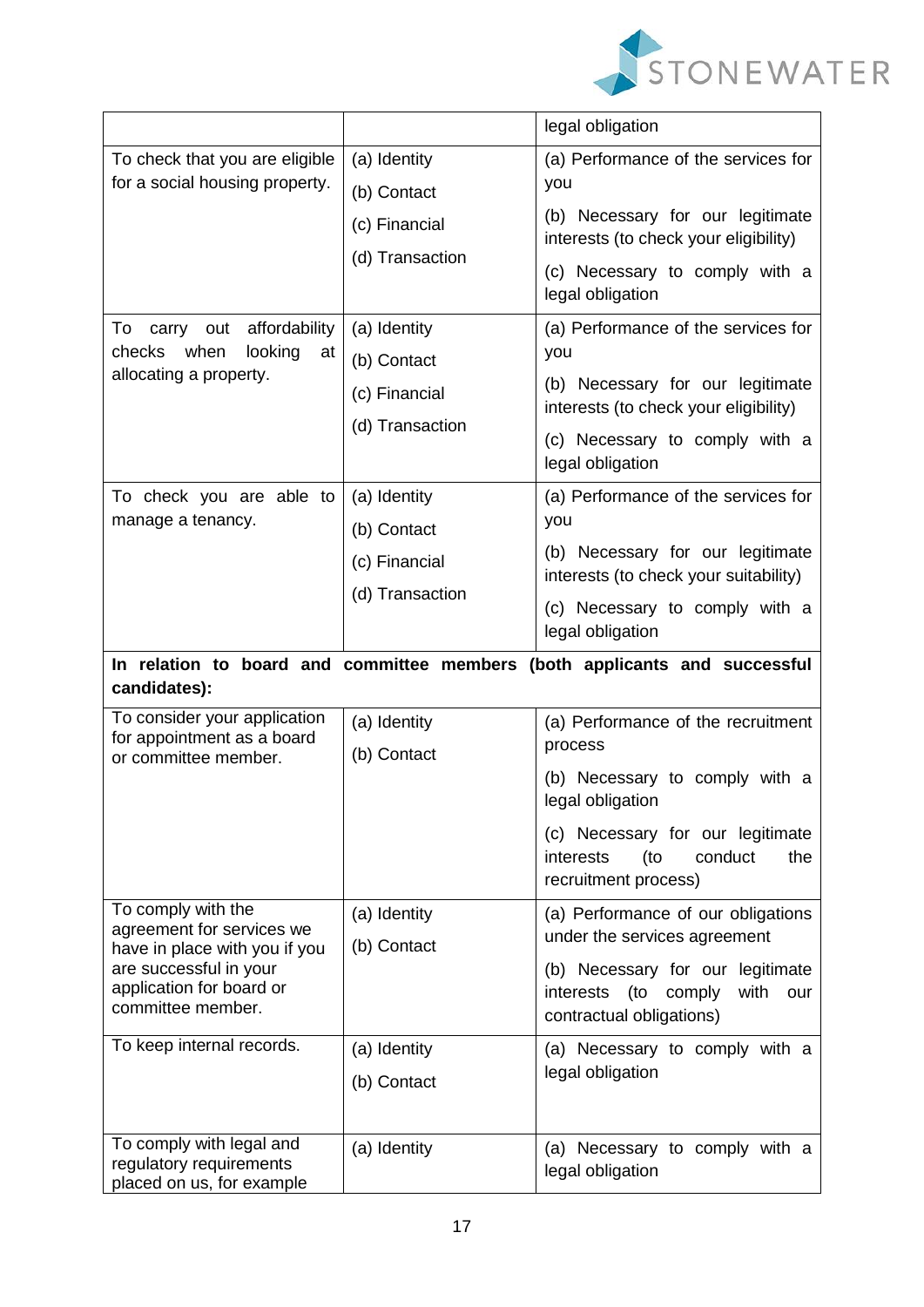

| keeping statutory records,<br>those required by HMRC and<br>various health and safety<br>information. | (b) Contact             |                                                                                  |
|-------------------------------------------------------------------------------------------------------|-------------------------|----------------------------------------------------------------------------------|
| To protect our position in the                                                                        | (a) Identity            | (c) Necessary for our legitimate                                                 |
| event of legal proceedings.                                                                           | (b) Contact             | (in<br>of<br>legal<br>interests<br>respect<br>proceedings)                       |
| To publish a summary of                                                                               | (a) Identity            | (a) Necessary to comply with a                                                   |
| your career history and your<br>photo if you are successful                                           | (b) Contact             | legal obligation                                                                 |
| as a board or committee<br>member (as applicable) on                                                  |                         | (b) Necessary for our legitimate<br>interests<br>(to<br>to<br>report<br>our      |
| our website and in our<br>annual report to help our                                                   |                         | stakeholders and customers)                                                      |
| customers and stakeholders                                                                            |                         |                                                                                  |
| understand how we are<br>managed and ensure our                                                       |                         |                                                                                  |
| management remains<br>transparent and accountable.                                                    |                         |                                                                                  |
| In relation to website users:                                                                         |                         |                                                                                  |
| To respond to any queries                                                                             | (a) Identity            | (a) Performance of the services for                                              |
| raised or contact made with                                                                           | (b) Contact             | you                                                                              |
| us through the website.                                                                               | (c) Profile             | (b) Necessary to comply with a                                                   |
|                                                                                                       | (d) Usage               | legal obligation                                                                 |
|                                                                                                       | Marketing<br>(e)<br>and | (c) Necessary for our legitimate<br>$($ to<br>interests<br>respond<br>to<br>your |
|                                                                                                       | Communications          | queries)                                                                         |
|                                                                                                       | (f) Technical           |                                                                                  |
| To keep internal records.                                                                             | (a) Identity            | (a) Performance of the services for                                              |
|                                                                                                       | (b) Contact             | you                                                                              |
|                                                                                                       | (c) Profile             | (b) Necessary to comply with a<br>legal obligation                               |
|                                                                                                       | (d) Usage               | (c) Necessary for our legitimate                                                 |
|                                                                                                       | (e) Technical           | interests (to keep records)                                                      |
| To customise the website                                                                              | (a) Profile             | (a) Performance of the services for                                              |
| according to your interests<br>to<br>the<br>and<br>present                                            | (b) Usage               | you                                                                              |
| information<br>the<br>in<br>most                                                                      | Marketing<br>(c)<br>and | (b) Necessary for our legitimate<br>interests (to maintain our website)          |
| effective way for you and<br>your device.                                                             | Communications          |                                                                                  |
|                                                                                                       | (d) Technical           |                                                                                  |
| To report on page views and<br>general content consumption                                            | (a) Profile             | (a) Necessary for our legitimate<br>interests (to monitor use of our             |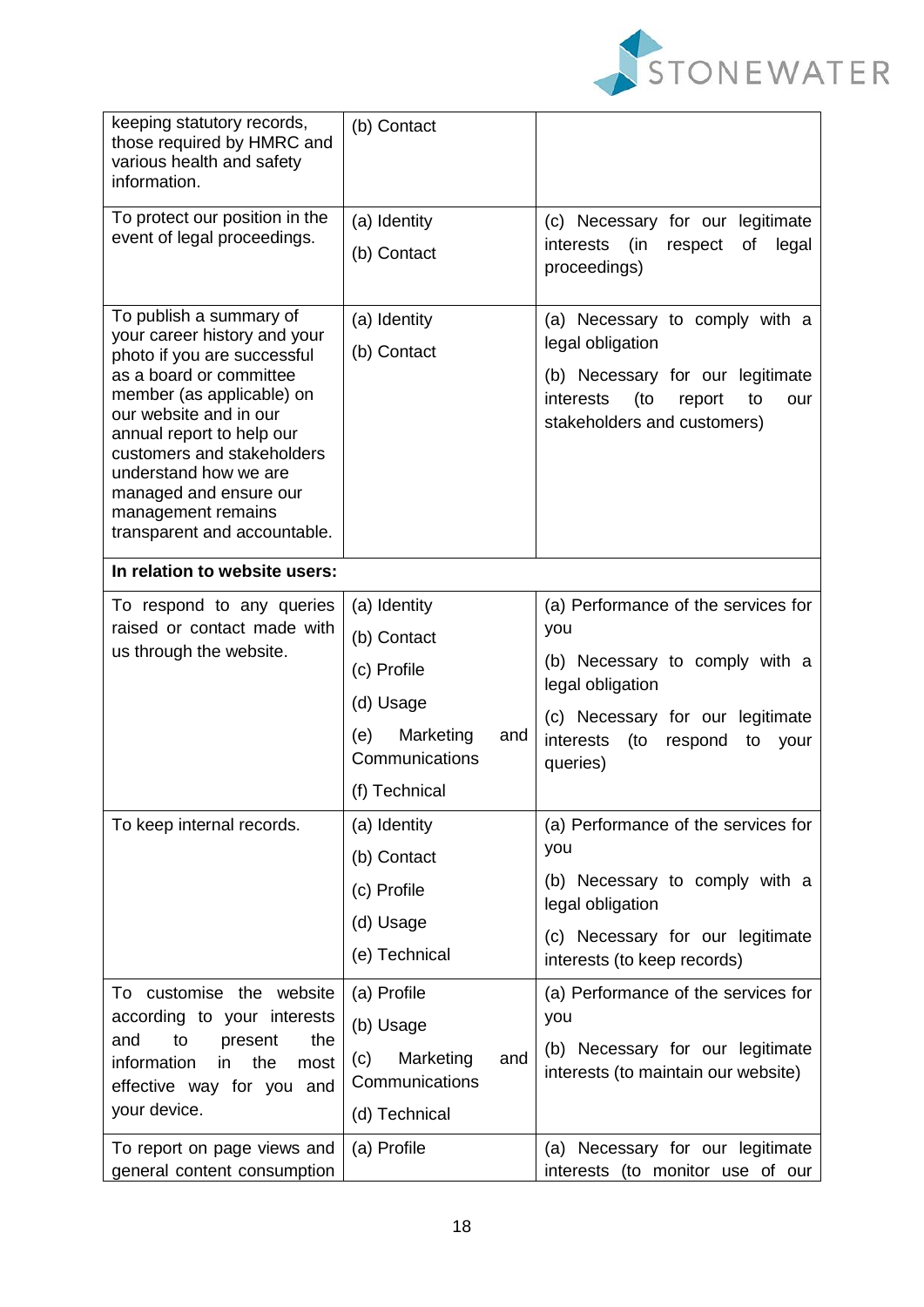

| of our website.                                                                                                                                                                                                                                                                                                                                                                           | (b) Usage                                                                                            | website)                                                                                                                                                                                                                                                      |
|-------------------------------------------------------------------------------------------------------------------------------------------------------------------------------------------------------------------------------------------------------------------------------------------------------------------------------------------------------------------------------------------|------------------------------------------------------------------------------------------------------|---------------------------------------------------------------------------------------------------------------------------------------------------------------------------------------------------------------------------------------------------------------|
|                                                                                                                                                                                                                                                                                                                                                                                           | (c) Technical                                                                                        |                                                                                                                                                                                                                                                               |
| conduct research and<br>To<br>statistical analysis to help<br>improve the services offered<br>to customers and our internal<br>business processes, as well<br>to<br>evaluate<br>as<br>our<br>performance against other<br>benchmarks. When possible,<br>information<br>statistical<br>is<br>anonymised<br>or<br>pseudonymised. It is<br>not<br>used to<br>make<br>decisions<br>about you. | (a) Identity<br>(b) Contact<br>(c) Profile<br>(d)<br>Marketing<br>and<br>Communications              | (a) Performance of the services for<br>you<br>(b) Necessary to comply with a<br>legal obligation<br>(c) Necessary for our legitimate<br>interests (to conduct research and<br>evaluate our performance)                                                       |
| To register you as a user to<br>comment<br>certain<br>or<br>use<br>features of the site                                                                                                                                                                                                                                                                                                   | (a) Identity<br>(b) Contact                                                                          | Performance of the services for<br>you                                                                                                                                                                                                                        |
| To manage our relationship<br>with you which will include:<br>Notifying<br>you<br>about<br>(a)<br>changes to our terms or<br>privacy policy;<br>(b) Asking you to leave a<br>review or take a survey; and<br>Providing<br>(c)<br>marketing<br>materials<br>(such<br>as<br>a<br>newsletter) to you subject to<br>opting-in to such marketing<br>materials.                                 | (a) Identity<br>(b) Contact<br>(c) Profile<br>Marketing<br>(d)<br>and<br>Communications              | (a) Performance of the services for<br>you<br>(b) Necessary to comply with a<br>legal obligation<br>(c) Necessary for our legitimate<br>interests (to keep our records<br>updated<br>and<br>to<br>study<br>how<br>members<br>use<br>our<br>products/services) |
| To enable you to partake in a<br>complete<br>a<br>survey<br>or<br>promotional activities.                                                                                                                                                                                                                                                                                                 | (a) Identity<br>(b) Contact<br>(c) Profile<br>(d) Usage<br>Marketing<br>(e)<br>and<br>Communications | (a) Performance of the services for<br>you<br>(b) Necessary for our legitimate<br>interests (to study how members<br>our products/services,<br>use<br>to<br>develop<br>them and<br>grow<br>our<br>business)                                                   |
| To administer and protect our<br>business and this website<br>(including<br>troubleshooting,<br>data analysis, testing, system<br>maintenance,<br>support,                                                                                                                                                                                                                                | (a) Identity<br>(b) Contact<br>(c) Technical                                                         | (a) Necessary for our legitimate<br>interests (for running our business,<br>provision of administration and IT<br>network security,<br>services,<br>to<br>prevent fraud and in the context of                                                                 |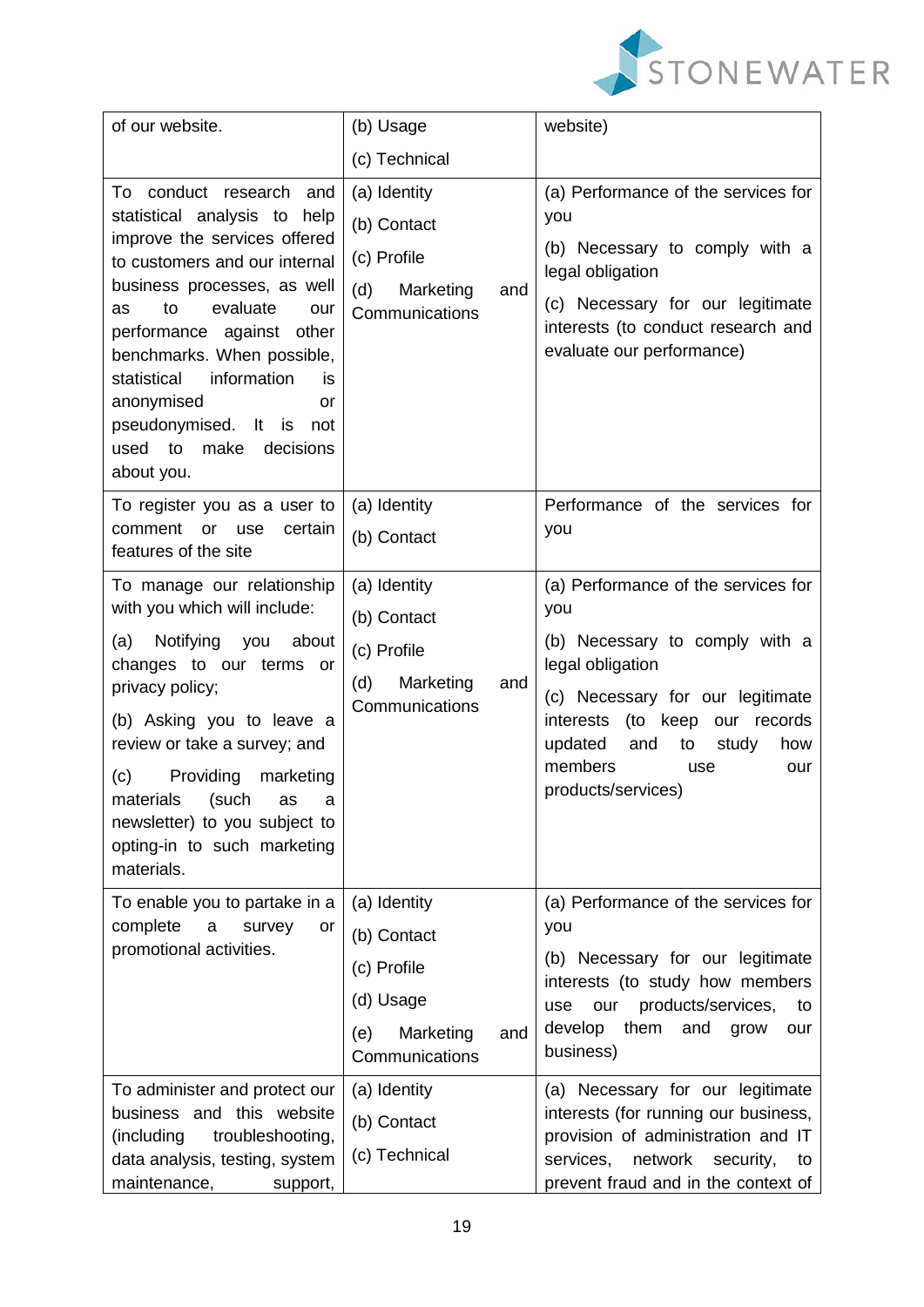

| reporting<br>of<br>and<br>hosting<br>data).                       |                                           | a business reorganisation or group<br>restructuring exercise)                   |
|-------------------------------------------------------------------|-------------------------------------------|---------------------------------------------------------------------------------|
|                                                                   |                                           | (b) Necessary to comply with a<br>legal obligation                              |
| To deliver relevant website                                       | (a) Identity                              | legitimate<br>Necessary<br>for<br>our                                           |
| content and advertisements                                        | (b) Contact                               | interests (to study how members                                                 |
| and<br>measure<br>you<br>to<br>or<br>understand the effectiveness | (c) Profile                               | products/services,<br>our<br>to<br>use<br>them,<br>develop<br>to<br>grow<br>our |
| of the advertising we serve to                                    | (d) Usage                                 | business<br>inform<br>and<br>to<br>our                                          |
| you.                                                              | Marketing<br>(e)<br>and<br>Communications | marketing strategy)                                                             |
|                                                                   | (f) Technical                             |                                                                                 |
| data analytics<br>To use<br>to                                    | (a) Technical                             | for<br>legitimate<br>Necessary<br>our                                           |
| website,<br>improve<br>our<br>products/services, marketing,       | (b) Usage                                 | define<br>interests<br>(to<br>types<br>οf<br>our products and<br>members<br>for |
| member relationships<br>and                                       |                                           | services,<br>keep our website<br>to                                             |
| experiences.                                                      |                                           | updated and relevant, to develop<br>our business and to inform our              |
|                                                                   |                                           | marketing strategy)                                                             |
| To make suggestions and                                           | (a) Identity                              | for<br>Necessary<br>legitimate<br>our                                           |
| recommendations<br>to<br>you<br>about services that may be of     | (b) Contact                               | interests<br>(to<br>develop<br>our<br>products/services<br>and grow<br>our      |
| interest to you.                                                  | (c) Technical                             | business)                                                                       |
|                                                                   | (d) Usage                                 |                                                                                 |
|                                                                   | (e) Profile                               |                                                                                 |
|                                                                   | (f)<br>Marketing<br>and<br>Communications |                                                                                 |
| To administer any content                                         | (a) Identity                              | (a) Necessary for our legitimate                                                |
| uploaded to the website in<br>forum or blog sections or           | (b) Contact                               | interests (for running our business,<br>provision of administration and IT      |
| otherwise.                                                        | (c) Profile                               | network<br>services,<br>security,<br>to                                         |
|                                                                   | (d) Usage                                 | prevent fraud and in the context of                                             |
|                                                                   | Marketing<br>(e)<br>and<br>Communications | a business reorganisation or group<br>restructuring exercise)                   |
|                                                                   | (f) Technical                             | (b) Necessary to comply with a<br>legal obligation                              |
| In relation to the Customer Hubb:                                 |                                           |                                                                                 |
| To<br>relevant<br>send<br>you                                     | (a) Profile                               | (a) Performance of the services for                                             |
| involvement<br>customer                                           | (b) Contact                               | you                                                                             |
| opportunities.                                                    |                                           | (b) Necessary to comply with a                                                  |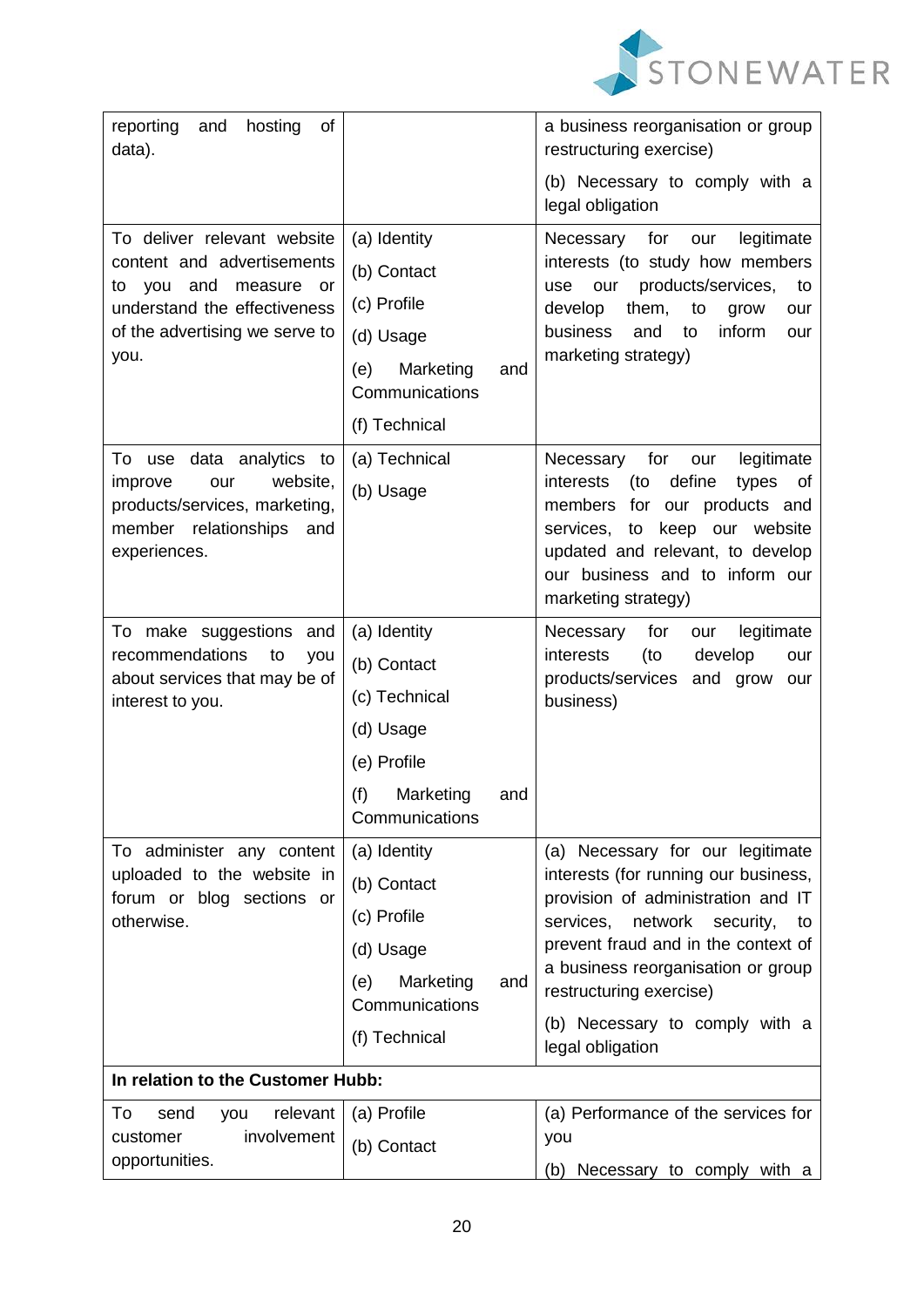

|                                                                                                                                 |                                                                                                                       | legal obligation                                                                                                                                                       |
|---------------------------------------------------------------------------------------------------------------------------------|-----------------------------------------------------------------------------------------------------------------------|------------------------------------------------------------------------------------------------------------------------------------------------------------------------|
| To<br>administer<br>prize<br>our<br>draw(s)<br>through<br>the<br><b>Customer Hubb</b>                                           | (a) Identity<br>(b) Contact                                                                                           | (a) Performance of the services to<br>you<br>(b) Necessary for our legitimate<br>interests (to verify eligibility to<br>Stonewater's<br>enter<br>prize<br>$draw(s))$ . |
| In relation to job applicants:                                                                                                  |                                                                                                                       |                                                                                                                                                                        |
| To conduct and manage the<br>recruitment process.                                                                               | (a) Identity<br>(b) Contact<br>(c) Profile<br>(d) Usage<br>Marketing<br>(e)<br>and<br>Communications<br>(f) Technical | (a) Necessary for our legitimate<br>interests<br>(to<br>assess<br>new<br>candidates<br>job<br>in<br>respect<br>οf<br>openings)                                         |
| records<br>of<br>the<br>To<br>keep<br>process.                                                                                  | (a) Identity<br>(b) Contact<br>(c) Profile                                                                            | (a) Performance of the services for<br>you<br>(b) Necessary to comply with a<br>legal obligation                                                                       |
| To assess and confirm a<br>suitability<br>candidate's<br>for<br>employment and decide to<br>whom a job offer should be<br>made. | (a) Identity<br>(b) Contact<br>(c) Profile<br>(d) Financial                                                           | (a) Performance of the services for<br>you<br>(b) Necessary to comply with a<br>legal obligation                                                                       |
| To respond to and defend<br>legal claims.                                                                                       | (a) Identity<br>(b) Contact<br>(c) Profile<br>(d) Usage<br>(e) Financial                                              | (a) Necessary to comply with a<br>legal obligation<br>(b) Necessary for our legitimate<br>interests (to defend legal claims)                                           |
| To monitor our diversity and<br>equality responsibilities.                                                                      | (a) Identity<br>(b) Contact<br>(c) Profile<br>(d) Usage                                                               | (a) Performance of the services for<br>you<br>(b) Necessary to comply with a<br>legal obligation                                                                       |
| check<br>To<br>successful<br>a                                                                                                  | (a) Identity                                                                                                          | (a) Performance of the services for                                                                                                                                    |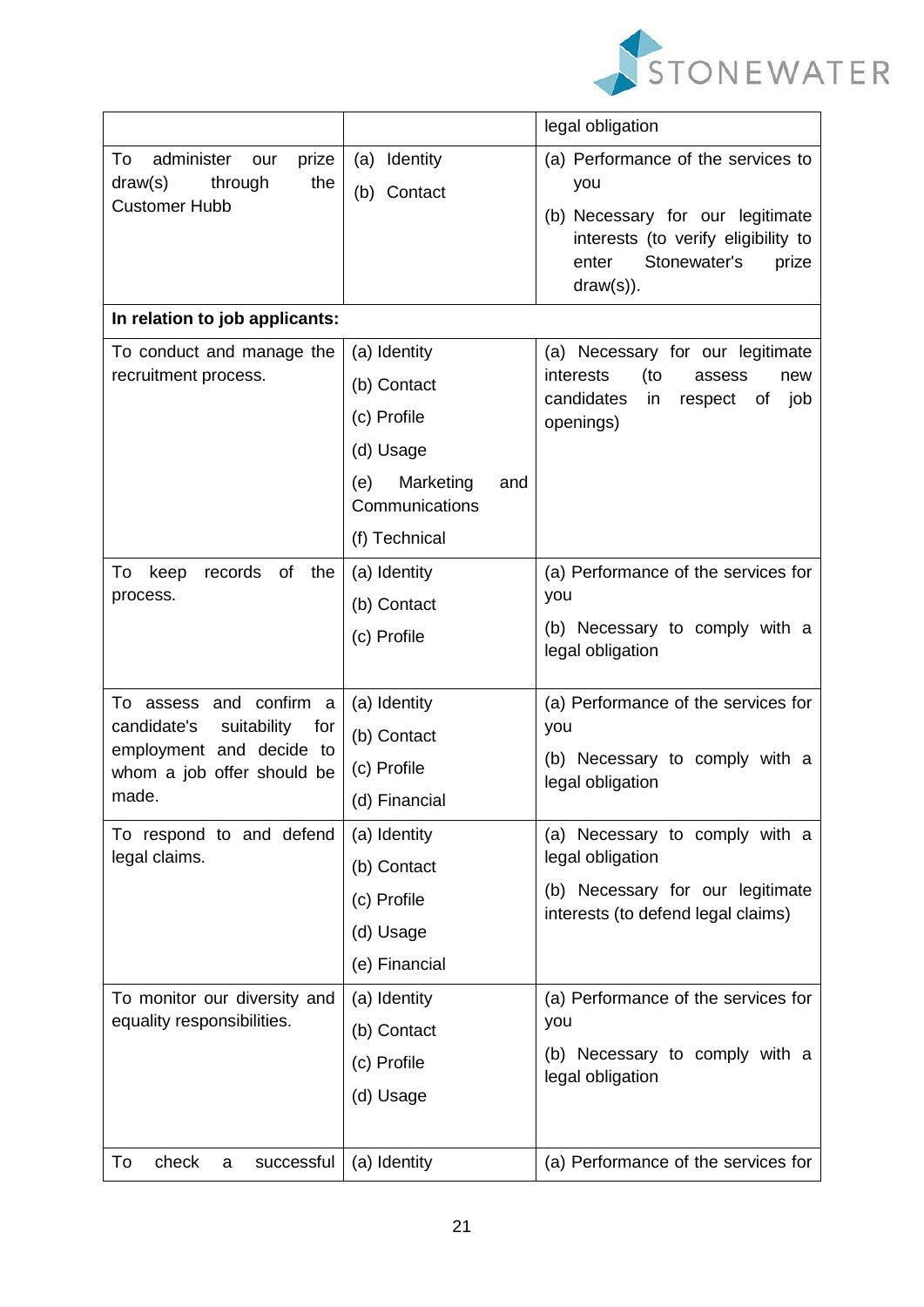

| applicant's eligibility to work<br>in the UK before employment<br>starts.                                                                   | (b) Contact   | you                                                       |  |  |
|---------------------------------------------------------------------------------------------------------------------------------------------|---------------|-----------------------------------------------------------|--|--|
|                                                                                                                                             | (c) Profile   | (b) Necessary to comply with a<br>legal obligation        |  |  |
|                                                                                                                                             | (d) Financial |                                                           |  |  |
| applicants<br>To<br>assess<br>to<br>ensure that an reasonable<br>adjustments are made for<br>candidates<br>that<br>have<br>a<br>disability. | (a) Identity  | (a) Performance of the services for                       |  |  |
|                                                                                                                                             | (b) Contact   | you<br>(b) Necessary to comply with a<br>legal obligation |  |  |
|                                                                                                                                             | (c) Profile   |                                                           |  |  |
|                                                                                                                                             | (d) Usage     |                                                           |  |  |
|                                                                                                                                             |               |                                                           |  |  |
| In relation to employees and third parties interacting with Stonewater:                                                                     |               |                                                           |  |  |
| To<br>conduct<br>training                                                                                                                   | (a) Identity  | (a) For our legitimate interests (for                     |  |  |
| employee<br>improving<br>knowledge/skills,<br>our                                                                                           | (b) Contact   | and/or<br>training<br>marketing                           |  |  |
| business processes and the                                                                                                                  |               | purposes)                                                 |  |  |
| offered<br>services<br>to<br>our                                                                                                            |               |                                                           |  |  |
| customers.                                                                                                                                  |               |                                                           |  |  |
| To make suggestions<br>and                                                                                                                  |               |                                                           |  |  |
| recommendations<br>to<br>you                                                                                                                |               |                                                           |  |  |
| about services that may be of<br>interest to you.                                                                                           |               |                                                           |  |  |
| To provide third parties with                                                                                                               | (a) Identity  | (a) Performance of the services for                       |  |  |
| of<br>copies<br>our<br>thought                                                                                                              | (b) Contact   | you                                                       |  |  |
| leadership reports.                                                                                                                         |               |                                                           |  |  |
| record<br>online<br>video<br>To                                                                                                             | (a) Identity  | (a) For our legitimate interests (for                     |  |  |
| conferencing<br>meetings<br>for<br>marketing<br>and                                                                                         | (b) Contact   | and/or<br>training<br>marketing                           |  |  |
| training<br>purposes or any other reason                                                                                                    | (c) Profile   | purposes)                                                 |  |  |
| as expressly set out to you.                                                                                                                |               |                                                           |  |  |
|                                                                                                                                             |               |                                                           |  |  |

# **Marketing**

We strive to provide you with choices regarding certain personal data uses, particularly around marketing and advertising. We have established the following personal data control mechanisms:

## **Promotional offers from us**

We may use your Identity, Contact, Technical, Usage and Profile Data to form a view on what we think you may want or need, or what may be of interest to you. This is how we decide which products, services and offers may be relevant for you (we call this marketing).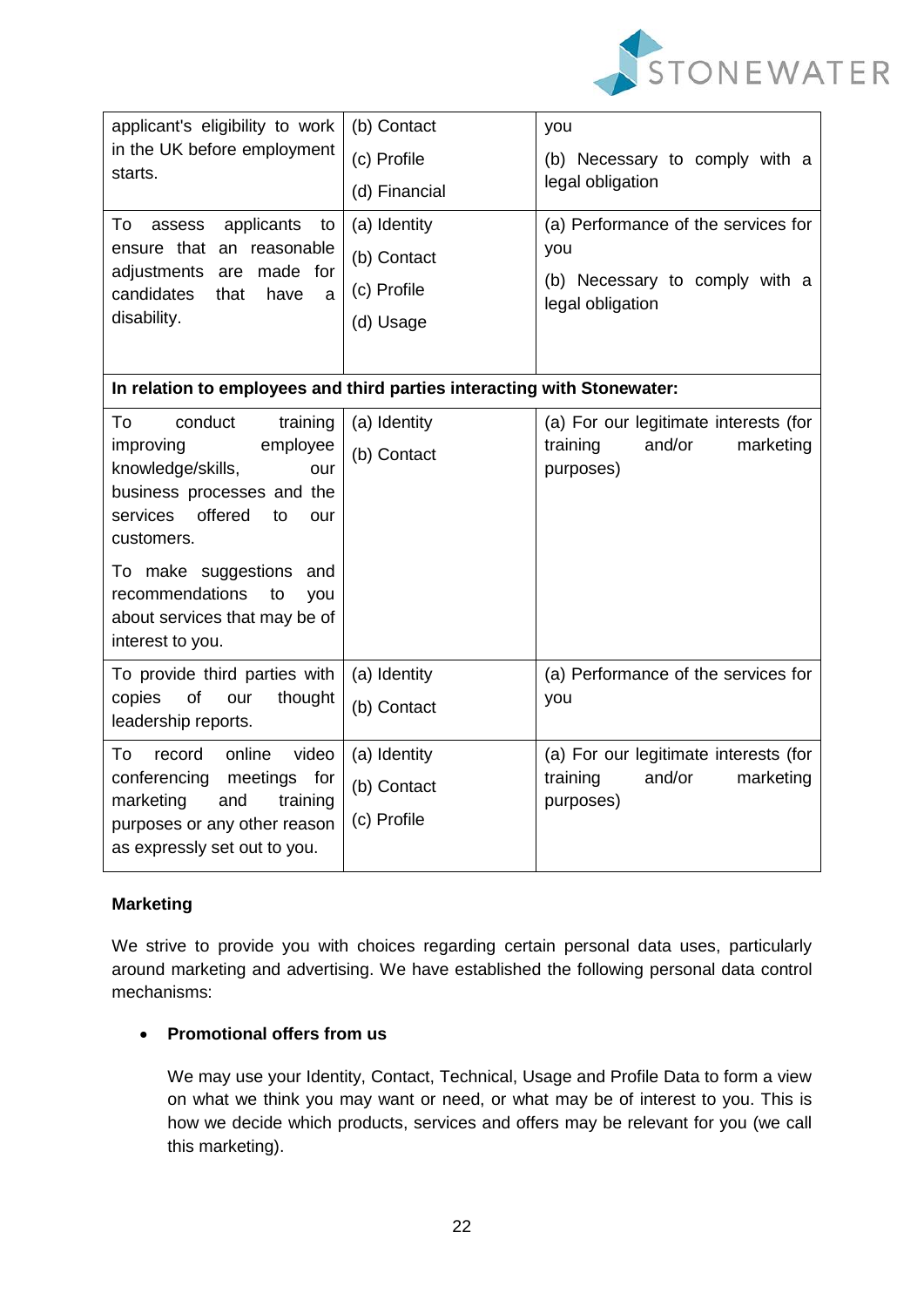

You will only receive marketing communications from us if you have opted-in to receive direct marketing. You may remove your consent to receive direct marketing or object about direct marketing by contacting the relevant Stonewater Group entity by the contact information above.

We will obtain your consent prior to entering your details into any prize draws and associated promotions operated by us.

## **Third-party marketing**

We will get your express opt-in consent before we share your personal data with any third party for marketing purposes.

## **Opting out**

You can ask us or third parties to stop sending you marketing messages at any time by following the opt-out links on any marketing message sent to you or by contacting us at any time.

Where you opt out of receiving these marketing messages, this will not apply to personal data provided to us as a result of a service purchase, warranty registration, service experience or other transactions.

## **Cookies**

You can set your browser to refuse all or some browser cookies, or to alert you when websites set or access cookies. If you disable or refuse cookies, please note that some parts of this website may become inaccessible or not function properly. For more information about the cookies we use, please see *<https://www.stonewater.org/about-us/privacy-notices/cookies-used-by-this-website/>*.

## **Change of purpose**

We will only use your personal data for the purposes for which we collected it, unless we reasonably consider that we need to use it for another reason and that reason is compatible with the original purpose. If you wish to get an explanation as to how the processing for the new purpose is compatible with the original purpose, please contact us.

If we need to use your personal data for an unrelated purpose, we will notify you and we will explain the legal basis which allows us to do so.

Please note that we may process your personal data without your knowledge or consent, in compliance with the above rules, where this is required or permitted by law. Photographs may be taken and used for general marketing providing individuals give consent for business related purposes.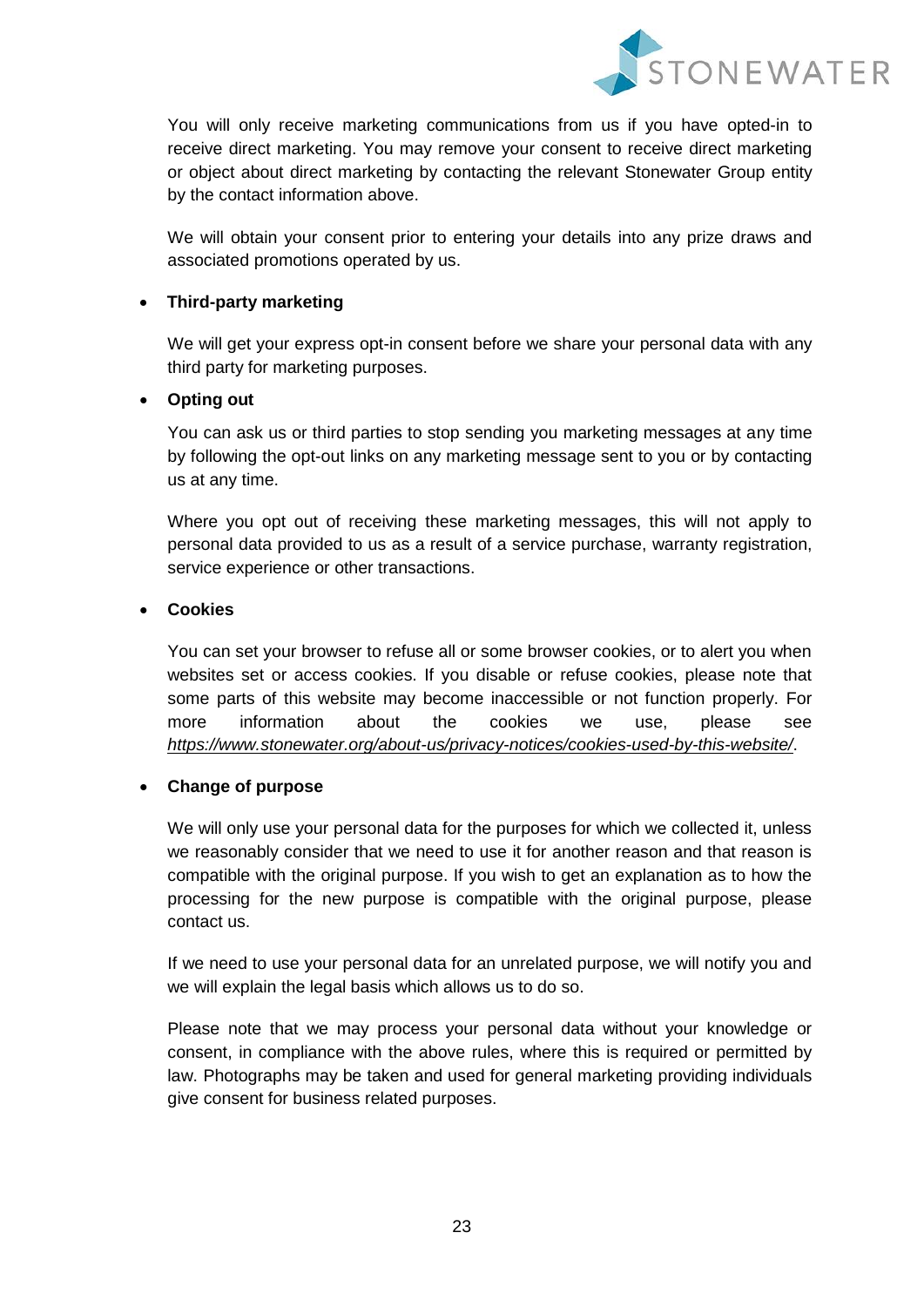

## **5. Disclosures of your personal data**

We may share your personal data with the parties set out below for the purposes set out in the table above:

- Internal Third Parties as set out in the Glossary.
- External Third Parties as set out in the Glossary.
- Specific third parties such as:
	- o Experian as part of our rental exchange project to ensure our tenants are able to build up their own personal credit scores;
	- $\circ$  Allpay or other online payment solution providers for the purposes of providing a range of ways for our customers to make payments to us; and
	- o Blue Octopus as part of Stonewater's recruitment process.
- Third parties to whom we may choose to sell, transfer or merge parts of our business or our assets. Alternatively, we may seek to acquire other businesses or merge with them. If a change happens to our business, then the new owners may use your personal data in the same way as set out in this privacy policy.

We require all third parties to respect the security of your personal data and to treat it in accordance with the law. We do not allow our third-party service providers to use your personal data for their own purposes and only permit them to process your personal data for specified purposes and in accordance with our instructions.

We will not sell your personal data on to third parties.

## **Contractors**

Our contractors are required to comply with the law and our own data processing agreement to ensure data is managed appropriately and for specified purposes, including to complete responsive or planned property repairs.

### **6. International transfers**

Each member of the Stonewater Group is based in the United Kingdom (**UK**) and data is predominantly held on servers within the UK and we do not usually transfer or store your personal data outside the UK.

In the event that we, or some of our External Third Parties, transfer or store personal data on servers outside of the UK we take additional steps to ensure that your information is protected to at least an equivalent level, as required by applicable data protection laws.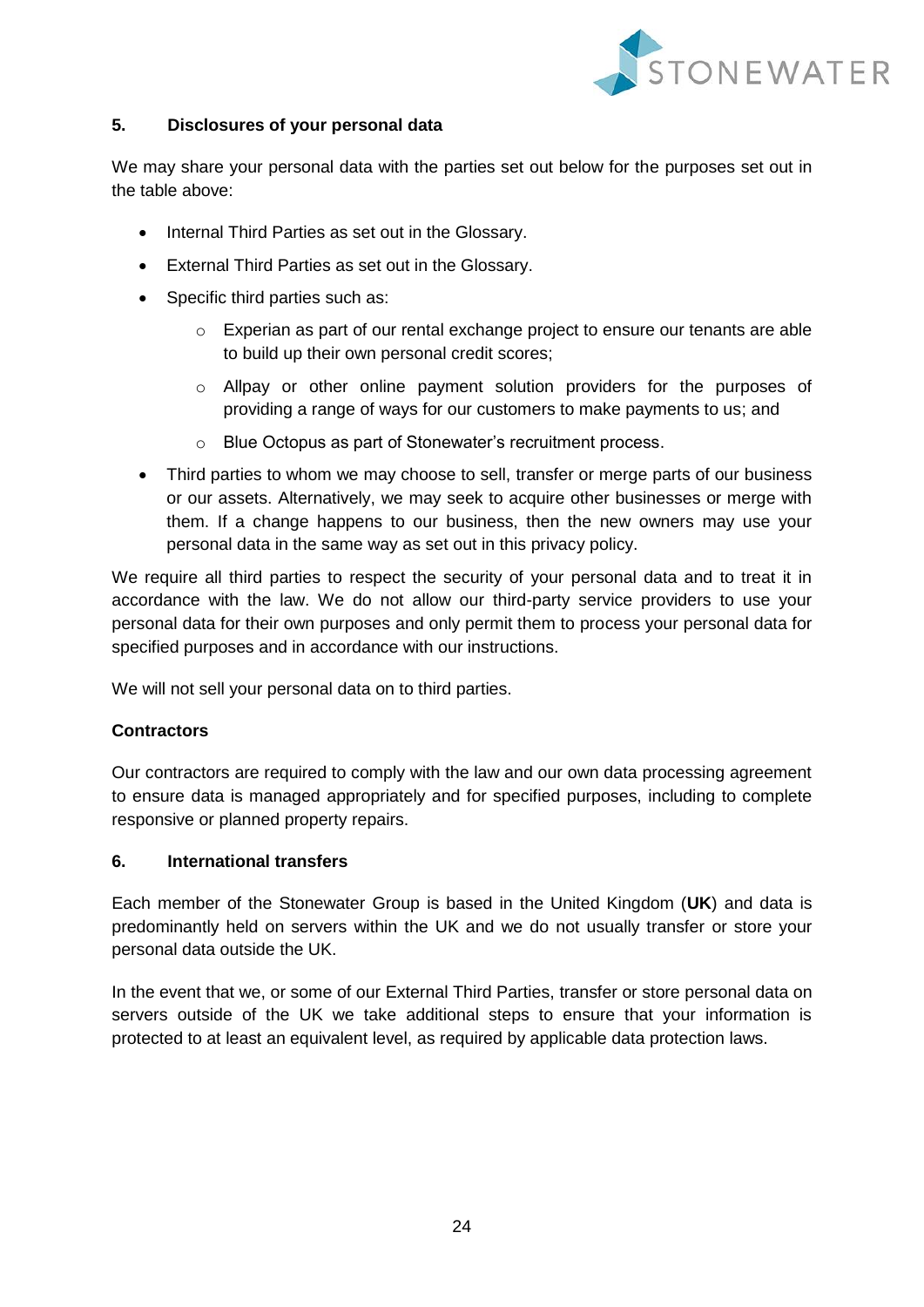

Whenever we transfer your personal data out of the UK, we ensure a similar degree of protection is afforded to it by ensuring at least one of the following safeguards is implemented:

- we will only transfer your personal data to countries that have been deemed to provide an adequate level of protection for personal data; and
- where we use certain service providers, we may use specific contracts approved for use in the UK which give personal data the same protection it has in the UK.

Please contact us if you want further information on the specific mechanism used by us when transferring your personal data out of the UK.

Data security we have put in place appropriate security measures to prevent your personal data from being accidentally lost, used or accessed in an unauthorised way, altered or disclosed. In addition, we limit access to your personal data to those employees, agents, contractors and other third parties who have a business need to know. They will only process your personal data on our instructions and they are subject to a duty of confidentiality.

We have put in place procedures to deal with any suspected personal data breach and will notify you and any applicable regulator of a breach where we are legally required to do so.

## **7. Data retention**

## **How long will you use my personal data for?**

We will only retain your personal data for as long as reasonably necessary to fulfil the purposes we collected it for, including for the purposes of satisfying any legal, regulatory, tax, accounting or reporting requirements. We may retain your personal data for a longer period in the event of a complaint or if we reasonably believe there is a prospect of litigation in respect to our relationship with you or due to safeguarding or care issues or under legislation in relation to Right to Buy and/or health and safety or otherwise.

To determine the appropriate retention period for personal data, we consider the amount, nature and sensitivity of the personal data, the potential risk of harm from unauthorised use or disclosure of your personal data, the purposes for which we process your personal data and whether we can achieve those purposes through other means, and the applicable legal, regulatory, tax, accounting or other requirements.

In some circumstances you can ask us to delete your data: see your legal rights below for further information.

In some circumstances we will anonymise your personal data (so that it can no longer be associated with you) for research or statistical purposes, in which case we may use this information indefinitely without further notice to you.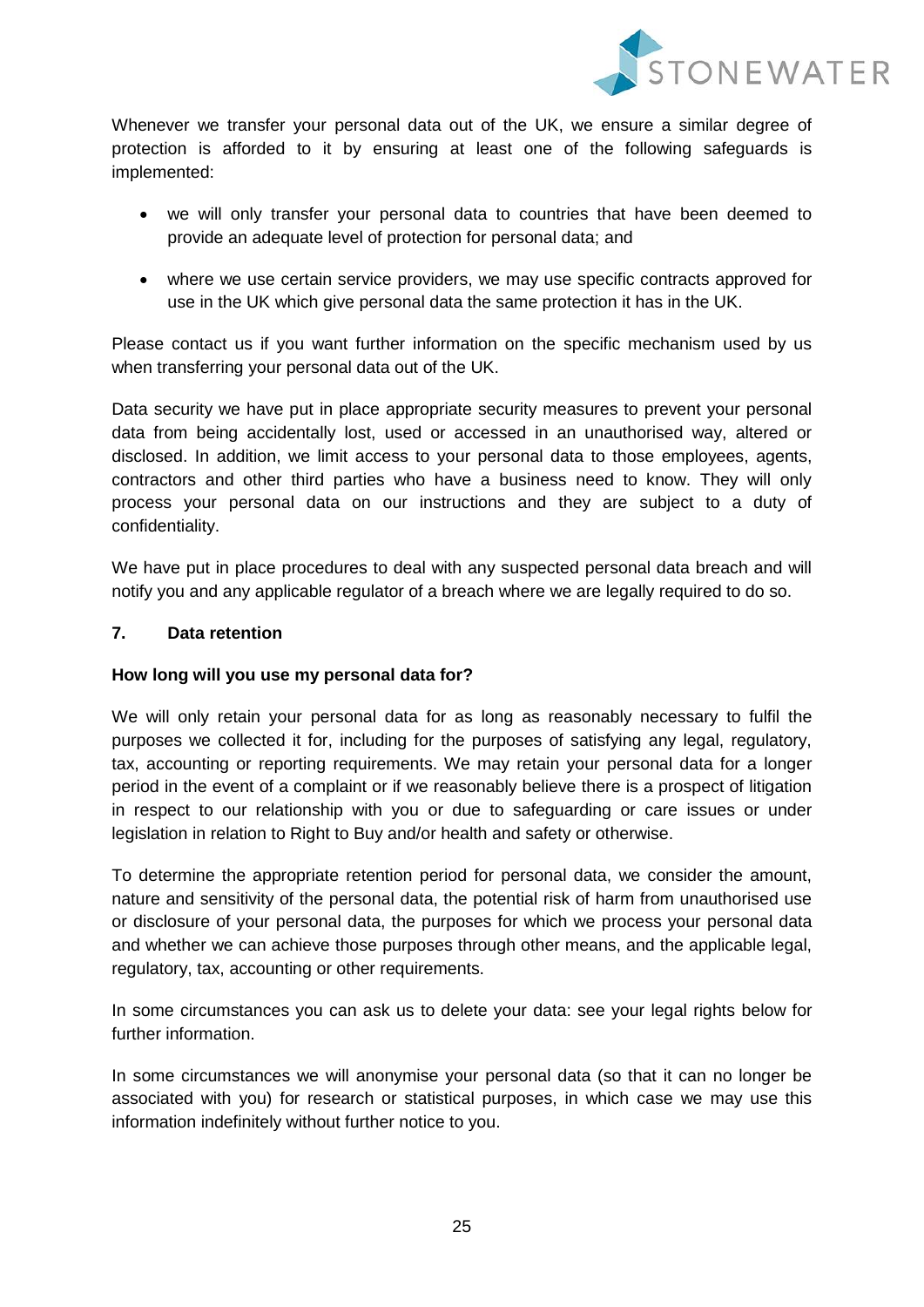

# **Are there any specific circumstances where personal data is held for a particular period of time?**

In the following circumstances, we will hold your personal data for the time period expressly stipulated:

- **Website users** if you make contact with us through the website and we have an on-going relationship with you, we may need to keep that information on your tenancy file to ensure our records are up to date. If you simply visit our website, cookies will expire after a much shorter period of time (see above).
- **Tenants** our general policy is to retain your tenancy file for a period of 2 years following the termination of the tenancy so that we can use it where necessary for the purpose of collecting any unpaid rent, or resolving any other dispute arising under the tenancy, after which point it will be securely destroyed;
- **Successful committee or board members** we will keep your information on file for 6 months after you leave Stonewater Group's service before securely destroying it. Whilst you remain appointed, we will ask you to check and update your information on an annual basis;
- **Customer Contact Centre** our Customer Contact Centre phone calls are recorded for training and monitoring purposes and our recordings are usually held for a period of six months. Such recordings can also be used as evidence in disputes or investigations of our customers or colleagues;
- **CCTV** we operate a continuous CCTV system at all our office premises for the detection and prevention of crime.. CCTV / sound recordings and / or use photography may be used to capture evidence of breach of tenancy, alleged antisocial behaviour or crime. For information about how long we retain CCTV for, please contact us directly;
- **Publicity** we may also take photographs at our events, our properties and in our communities to use for general marketing and publicity. However, photographs of individuals will only be used for these purposes with your consent;
- **Job applicants** if your application for employment is unsuccessful, your data will be held in the Blue Octopus Applicant Tracking System for 1 year after the end of the relevant recruitment process. At the end of this period your data is deleted from our systems. If your application for employment is successful, personal data gathered during the recruitment process will be transferred to your personnel file and retained during your employment. The periods for which employee data will be held will be provided to you in a new privacy notice.

If you would like to find out more information in relation to our retention and disposal policy, please see retention policy.

## **8. Your legal rights**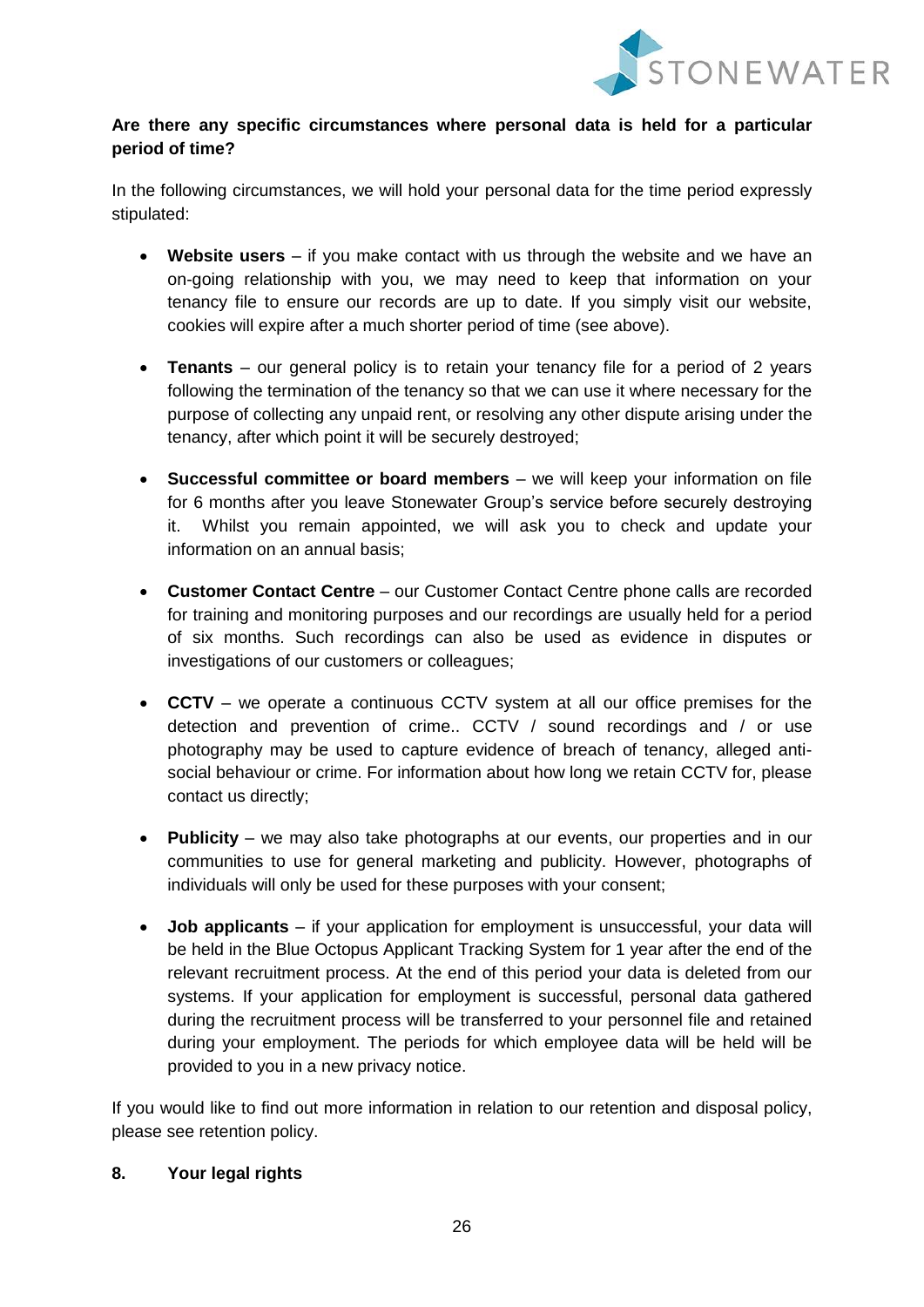

Under certain circumstances, you have rights under data protection laws in relation to your personal data. Please click on the links below to find out more about these rights:

- Request access to your personal data;
- Request correction of your personal data;
- Request erasure of your personal data;
- Object to processing of your personal data;
- Request restriction of processing your personal data;
- Request transfer of your personal data; and
- Right to withdraw consent.

If you wish to exercise any of the rights set out above, please contact us.

### **No fee usually required**

You will not have to pay a fee to access your personal data (or to exercise any of the other rights). However, we may charge a reasonable fee if your request is clearly unfounded, repetitive or excessive. Alternatively, we could refuse to comply with your request in these circumstances.

### **What we may need from you**

We may need to request specific information from you to help us confirm your identity and ensure your right to access your personal data (or to exercise any of your other rights). This is a security measure to ensure that personal data is not disclosed to any person who has no right to receive it. We may also contact you to ask you for further information in relation to your request to speed up our response.

## **Time limit to respond**

We try to respond to all legitimate requests within one month. Occasionally it could take us longer than a month if your request is particularly complex or you have made a number of requests. In this case, we will notify you and keep you updated.

## <span id="page-26-0"></span>**9. Glossary**

## **LAWFUL BASIS**

**Legitimate Interest** means the interest of our business in conducting and managing our business to enable us to give you the best service/product and the best and most secure experience. We make sure we consider and balance any potential impact on you (both positive and negative) and your rights before we process your personal data for our legitimate interests. We do not use your personal data for activities where our interests are overridden by the impact on you (unless we have your consent or are otherwise required or permitted to by law). You can obtain further information about how we assess our legitimate interests against any potential impact on you in respect of specific activities by contacting us.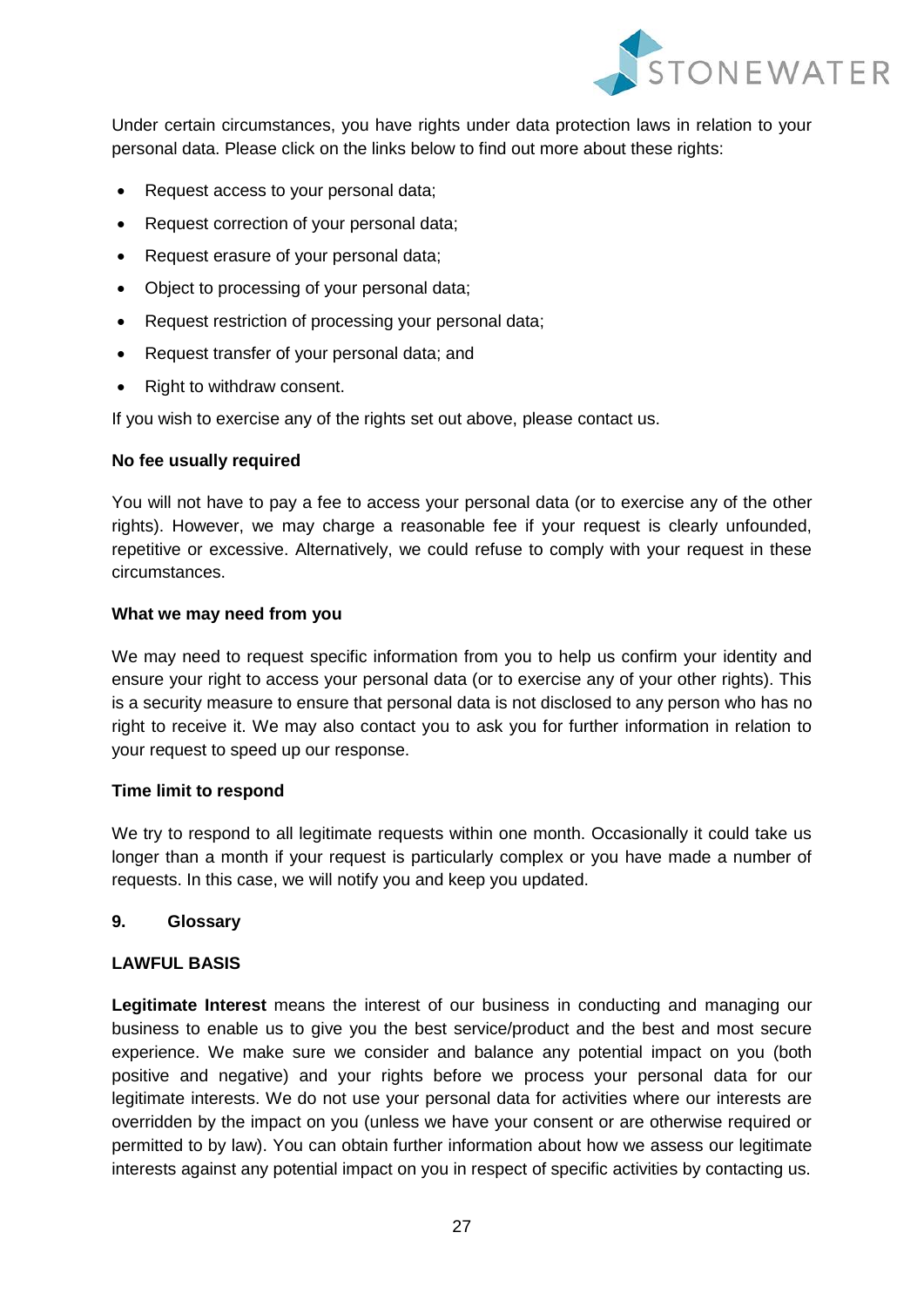

**Performance of Contract** means processing your data where it is necessary for the performance of a contract to which you are a party or to take steps at your request before entering into such a contract.

**Comply with a legal obligation** means processing your personal data where it is necessary for compliance with a legal obligation that we are subject to.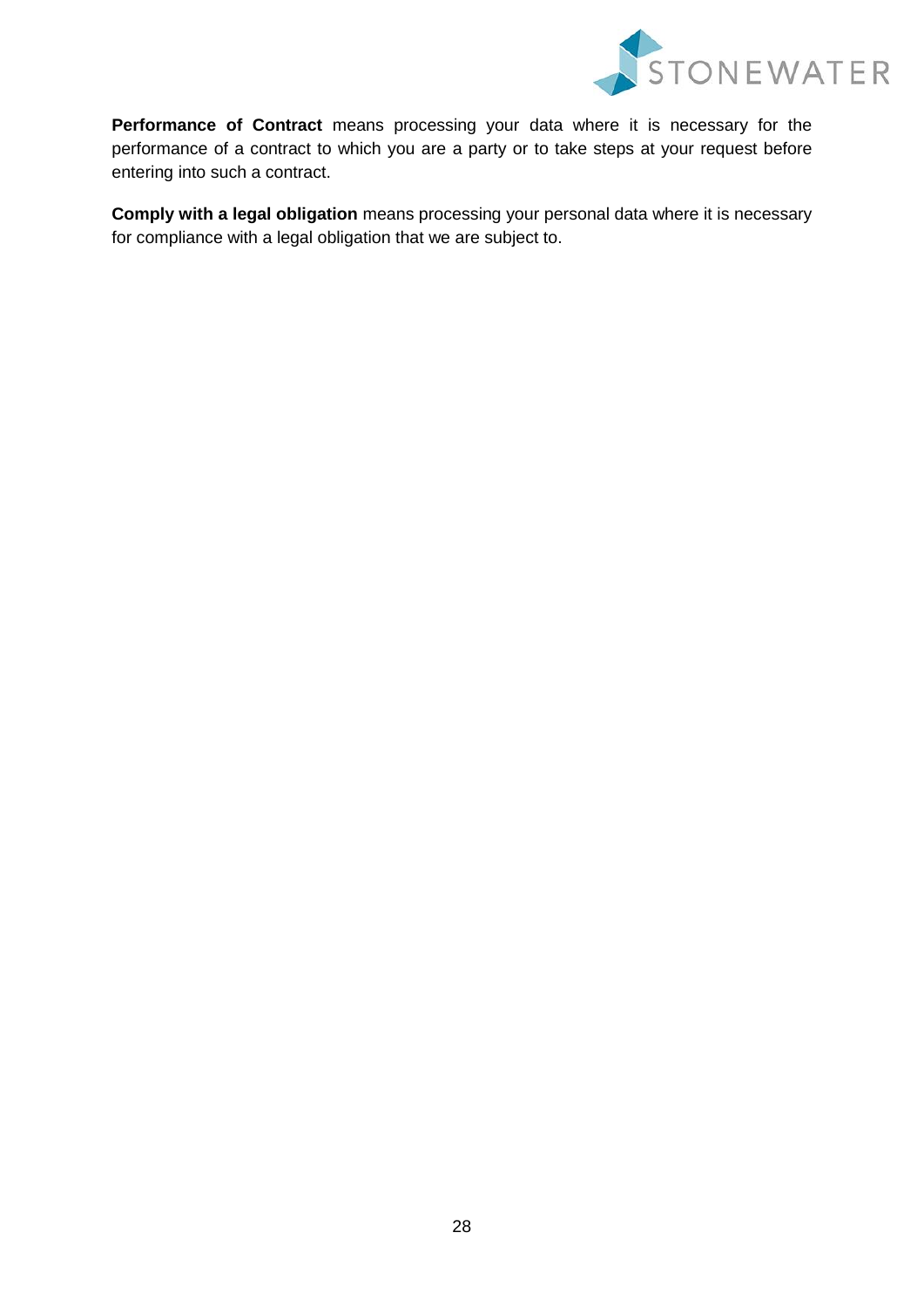

## **THIRD PARTIES**

### **Internal Third Parties**

Other companies in the Stonewater Group acting as joint controllers or processors and who are based in the United Kingdom and looking for appropriate suppliers, consultants and contractors or otherwise.

## **External Third Parties**

- Service providers, other customers relating to complaints, payroll providers, suppliers, repairs, maintenance providers, and health & safety consultants, utility companies, business partners and subcontractors acting as processors based in the United Kingdom and the European Union who provide IT and system administration services;
- Professional advisers acting as processors including probation services, support workers, doctors, drugs and/or alcohol services, members of parliament, lawyers, agents, mortgage brokers, financial advisors, court agents, surveyors, valuers, bankers, auditors and insurers based in the United Kingdom who provide consultancy, banking, legal, insurance and accounting services;
- Credit reference agencies for the purposes of carrying out credit reference checks;
- The Police, Home Office, Department of Work and Pensions, HM Revenue & Customs, regulators and other authorities (including local authorities and fraud departments) and government agencies based in the United Kingdom who require reporting of processing activities in certain circumstances;
- Health and social care professionals, previous care providers for information about your health, care and support needs, and those of your household (including your children)
- Website designers and marketing agents acting as processors based in the United Kingdom who provide their services which may require access to personal data;
- Analytics and search engine providers that assist us in the improvement and optimisation of our website;
- Language translation service providers if it is necessary to translate any information into or from a foreign language for you;
- Research Companies to carry out research on our tenants or communities in order to improve services, know more about our tenants/communities or establish if there are any gaps in the services we provide. On these occasions, if contacted, you can refuse to participate in the research without prejudice;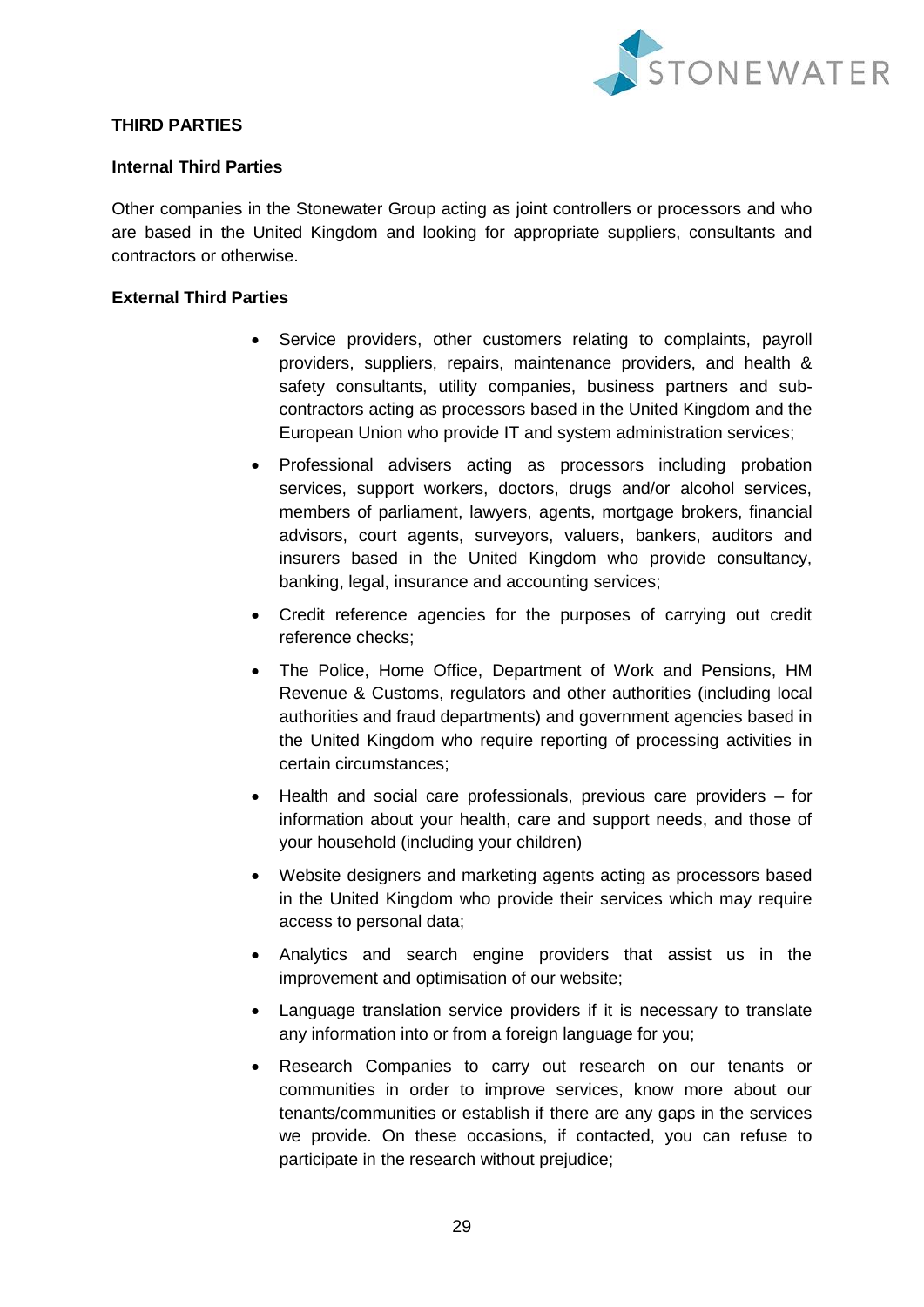

- Debt collection agencies and legal advisers for the purpose of collecting rent and any other payments due under the tenancy agreement, and any other enforcement issues;
- Contractors who are carrying out services on our behalf;
- Estate/letting agents who carry out assessments on our properties. On these occasions, if contacted, you can refuse individuals entry until after your tenancy; and
- IT and software providers who supply us with our IT infrastructure for the provision of our services and administering our business (including our internal and external communications) and who also help us manage our customer and contact databases, customer relationships and marketing (including but not limited to maintaining secure and upto-date tenancy records and filing systems).

## **YOUR LEGAL RIGHTS**

You have the right to:

**Request access** to your personal data (commonly known as a "data subject access request"). This enables you to receive a copy of the personal data we hold about you and to check that we are lawfully processing it.

**Request correction** of the personal data that we hold about you. This enables you to have any incomplete or inaccurate data we hold about you corrected, though we may need to verify the accuracy of the new data you provide to us.

**Request erasure** of your personal data. This enables you to ask us to delete or remove personal data where there is no good reason for us continuing to process it. You also have the right to ask us to delete or remove your personal data where you have successfully exercised your right to object to processing (see below), where we may have processed your information unlawfully or where we are required to erase your personal data to comply with local law. Note, however, that we may not always be able to comply with your request of erasure for specific legal reasons which will be notified to you, if applicable, at the time of your request.

**Object to processing** of your personal data where we are relying on a legitimate interest (or those of a third party) and there is something about your particular situation which makes you want to object to processing on this ground as you feel it impacts on your fundamental rights and freedoms. You also have the right to object where we are processing your personal data for direct marketing purposes. In some cases, we may demonstrate that we have compelling legitimate grounds to process your information which override your rights and freedoms.

**Request restriction of processing** of your personal data. This enables you to ask us to suspend the processing of your personal data in the following scenarios: